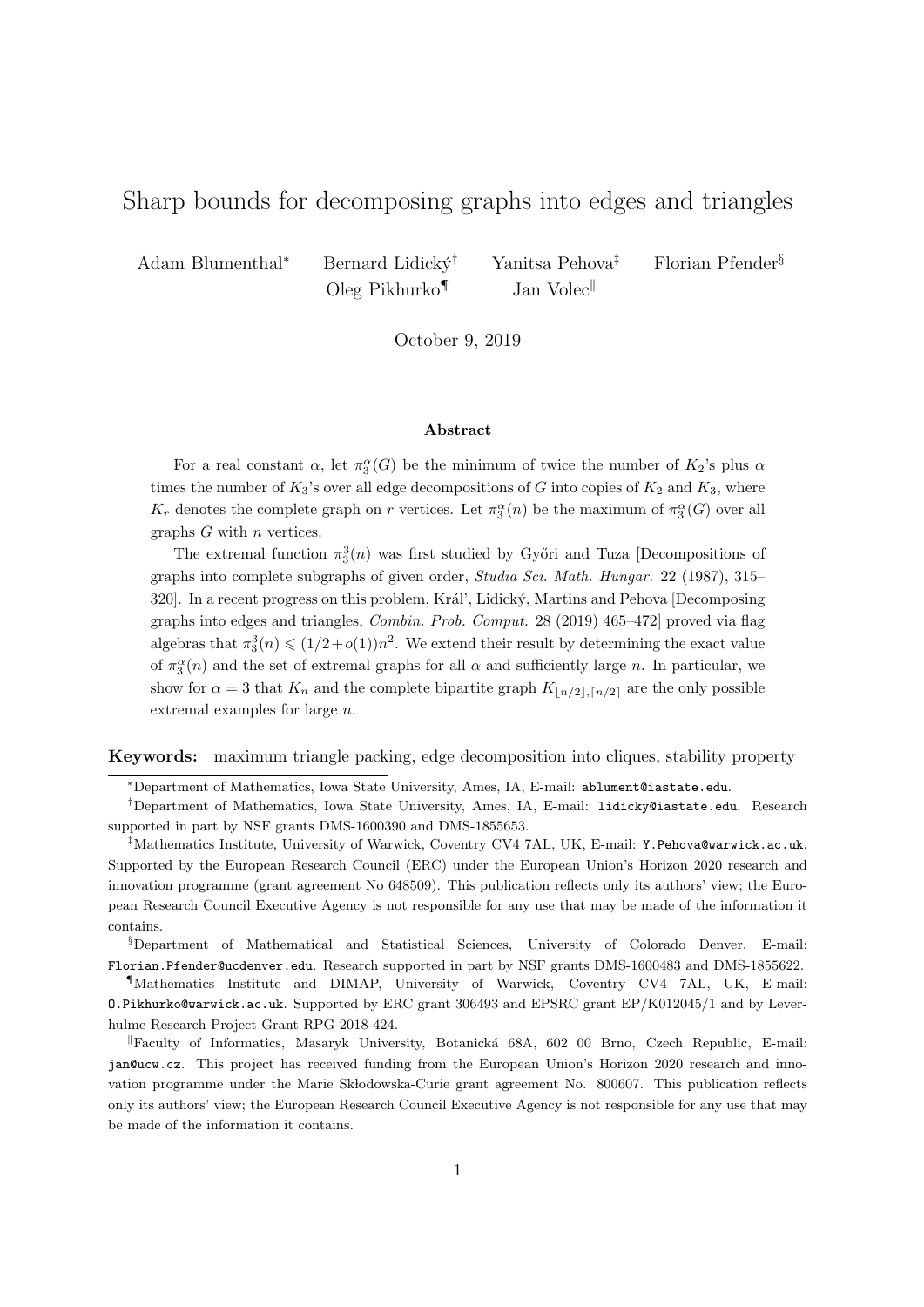## 1 Introduction

In a recent progress on a problem of Győri and Tuza [\[28\]](#page-19-0), Král', Lidický, Martins and Pehova [\[19\]](#page-19-1) proved via flag algebras that the edges of any n-vertex graph can be decomposed into copies of  $K_2$  and  $K_3$  whose total number of vertices is at most  $(1/2 + o(1))n^2$ , where  $K_r$  denotes the clique on  $r$  vertices. The origins of this problem can be traced back to Erdős, Goodman and P<sup>osa</sup> [\[10\]](#page-18-0) who considered the problem of minimising the total number of cliques in an edge decomposition of an arbitrary n-vertex graph. They showed the following:

<span id="page-1-0"></span>**Theorem 1** (Erdős, Goodman, Pósa [\[10\]](#page-18-0)). The edges of every n-vertex graph can be decomposed into at most  $\lfloor n^2/4\rfloor$  complete graphs.

The only extremal example for this bound is the *(bipartite)* Turán graph  $T_2(n) := K_{\lfloor n/2 \rfloor, \lceil n/2 \rceil}$ , where  $K_{a,b}$  denotes the complete bipartite graph with part sizes a and b. Moreover, this result still holds if we restrict the sizes of the cliques used in the decomposition to 2 and 3 (that is, single edges and triangles). In a series of papers published independently by Chung  $[4]$ , Győri and Kostochka [\[11\]](#page-18-2), and Kahn [\[18\]](#page-18-3), they proved that in fact something stronger than Theorem [1](#page-1-0) is true, confirming a conjecture by Katona and Tarján:

<span id="page-1-1"></span>Theorem 2 (Chung [\[4\]](#page-18-1), Győri and Kostochka [\[11\]](#page-18-2), Kahn [\[18\]](#page-18-3)). Every n-vertex graph can be edge decomposed into cliques whose total number of vertices is at most  $\lfloor n^2/2 \rfloor$ .

For a given graph G on n vertices, let  $\pi_k(G)$  be the minimum over all decompositions of the edges of G into cliques  $C_1, \ldots, C_\ell$  of size at most k of the sum  $|C_1| + |C_2| + \cdots + |C_\ell|$ , where  $|G| := |V(G)|$  denotes the *order* of a graph G. Let  $\pi_k(n)$  be the maximum of  $\pi_k(G)$  over all graphs  $G$  with  $n$  vertices. With this notation, the conclusion of the above theorem is that  $\min_{k \in \mathbb{N}} \pi_k(n) \leqslant \lfloor n^2/2 \rfloor$ . In light of Theorem [2,](#page-1-1) Tuza [\[28\]](#page-19-0) conjectured that  $\pi_3(n) \leqslant n^2/2 + o(n^2)$ , and in fact that  $\pi_3(n) \leq n^2/2 + O(1)$ . Győri and Tuza [\[16\]](#page-18-4) showed that  $\pi_3(n) \leq 9n^2/16$ . This was the best known bound until recently, when using the celebrated flag algebra method of Razborov [\[25\]](#page-19-2), Král', Lidický, Martins and Pehova [\[19\]](#page-19-1) proved the asymptotic version of Tuza's conjecture:

<span id="page-1-2"></span>**Theorem 3** (Král', Lidický, Martins and Pehova [\[19\]](#page-19-1)). We have  $\pi_3(n) \leq (1/2 + o(1))n^2$  as  $n \to \infty$ .

In this paper we show, by building upon the proof in  $[19]$ , that for all large  $n$  it holds in fact  $\pi_3(n) \leq n^2/2+1$ . Moreover, if a graph G of order n attains  $\pi_3(n)$  then G is the complete graph  $K_n$  or the Turán graph  $T_2(n)$ .

Which of these two graphs is extremal is a matter of divisibility of  $n$  by 6. In the case of the Turán graph, we trivially have  $\pi_3(T_2(n)) = 2\lfloor n/2\rfloor \lceil n/2\rceil$ , giving  $n^2/2$  for even n and  $(n^2-1)/2$ for odd n. In order to determine  $\pi_3(K_n)$ , we have to determine the maximum number of edgedisjoint triangles in  $K_n$ . Clearly, the graph made of their edges is *triangle-divisible*, that is, each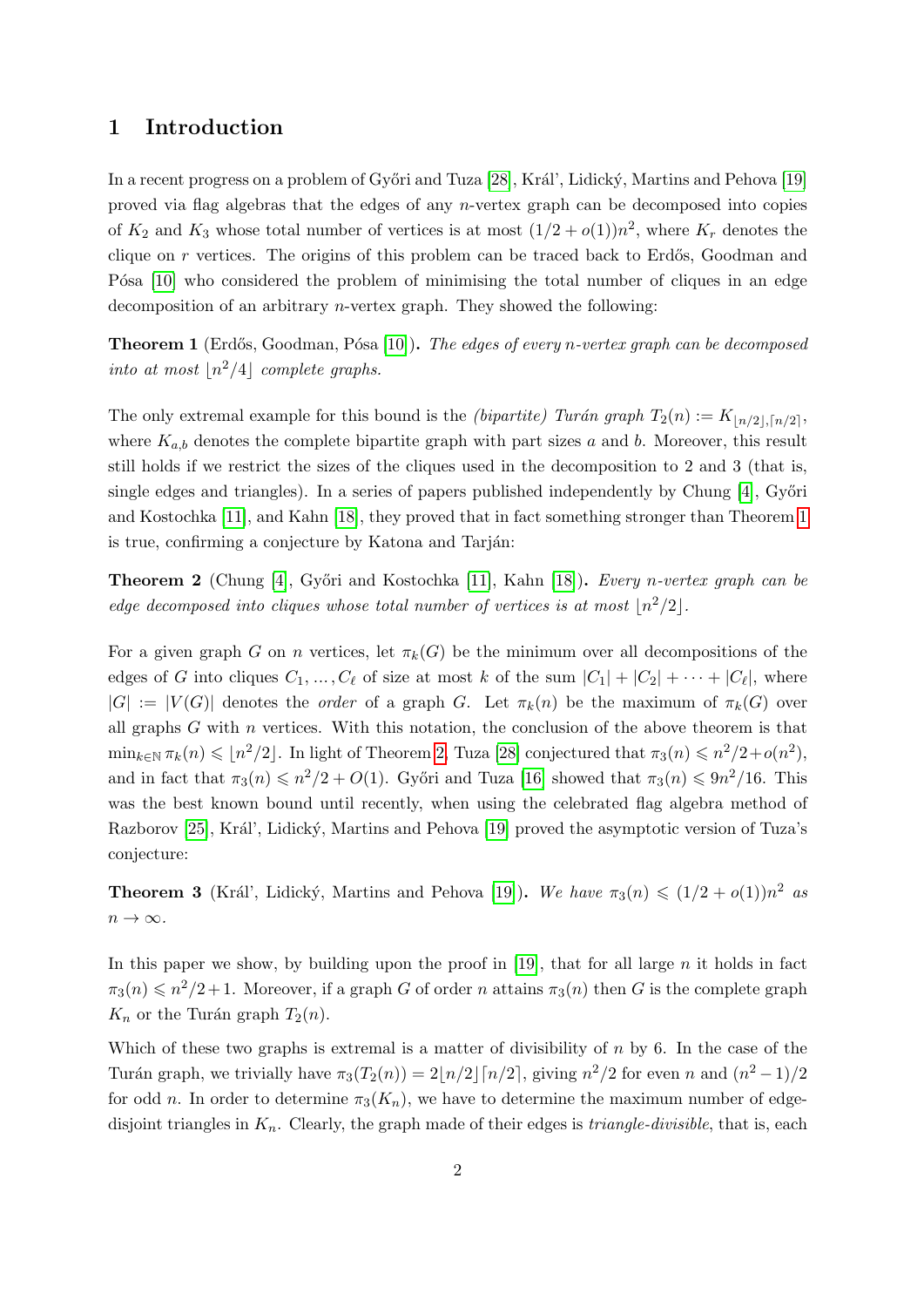vertex has even degree and the total number of edges is divisible by three. It is routine to see that the minimum size of a graph H on n vertices whose complement  $\overline{H}$  is triangle-divisible is attained by taking at most one copy of the claw  $K_{1,3}$  and a perfect matching on the remaining vertices for even n, and isolated vertices plus at most one copy of the 4-cycle  $K_{2,2}$  for odd n. (Note that  $\binom{n}{2}$  $n_2$ ) is never equal to 2 modulo 3.) In fact, this gives the value of  $\pi_3(K_n)$  for all large n by the following general result (which we will use also inside our proof).

<span id="page-2-0"></span>**Theorem 4** (Barber, Kuhn, Lo and Osthus [\[2\]](#page-18-5)). For every  $\varepsilon > 0$ , if G is a triangle-divisible graph of large order n and minimum degree at least  $(0.9 + \varepsilon)n$ , then G has a perfect triangle decomposition.

The constant 0.9 in the minimum degree condition in Theorem [4](#page-2-0) comes from the result of Dross [\[6\]](#page-18-6) on fractional triangle decompostions, and it was conjectured by Nash-Williams [\[22\]](#page-19-3) that it can be replaced by 3/4. Very recently, Dukes and Horsley [\[7\]](#page-18-7) and Delcourt and Poslte [\[5\]](#page-18-8) improved the constant to 0.852 and  $(7 + \sqrt{21})/14 = 0.8273...$ , respectively.

<span id="page-2-1"></span>Let us list the values of  $\pi_3$  for the graphs  $K_n$  and  $T_2(n)$  for large n.

| $n \mod 6$     | $K_2$ 's in an optimal decomposition of $K_n   \pi_3(K_n)   \pi_3(T_2(n))$ |                 |                                   |
|----------------|----------------------------------------------------------------------------|-----------------|-----------------------------------|
| 0              | perfect matching                                                           | $\frac{n^2}{2}$ | $\frac{n^2}{2}$                   |
| 1              | none                                                                       | $\binom{n}{2}$  | $\frac{n^2-1}{2}$                 |
| $\overline{2}$ | perfect matching                                                           | $\frac{n^2}{2}$ | $\frac{n^2}{2}$                   |
| 3              | none                                                                       | $\binom{n}{2}$  | $\frac{n^2-1}{2}$ $\frac{n^2}{2}$ |
| 4              | $K_{1,3}$ + perfect matching                                               | $rac{n^2}{2}+1$ |                                   |
| 5              | $\mathcal{L}_A$                                                            |                 | $n^2-1$                           |

Table 1: Values of  $\pi_3(K_n)$  and  $\pi_3(T_2(n))$  for large n.

Let us define

$$
\mathcal{E}_n := \begin{cases} \{T_2(n), K_n\}, & \text{if } n \equiv 0, 2 \pmod{6}, \\ \{T_2(n)\}, & \text{if } n \equiv 1, 3, 5 \pmod{6}, \\ \{K_n\}, & \text{if } n \equiv 4 \pmod{6}, \end{cases}
$$

and

$$
\ell(n) := \begin{cases} n^2/2, & \text{for } n \equiv 0, 2 \pmod{6}, \\ (n^2 - 1)/2, & \text{for } n \equiv 1, 3, 5 \pmod{6}, \\ n^2/2 + 1, & \text{for } n \equiv 4 \pmod{6}. \end{cases}
$$

Thus, by the calculations of Table [1,](#page-2-1) we have for all large n that  $\mathcal{E}_n$  consists of those graphs in  ${T_2(n), K_n}$  which maximise  $\pi_3$  while  $\ell(n)$  is this maximum value.

Clearly,  $\ell(n)$  is a lower bound on  $\pi_3(n)$  for large n. Our main result is that this is equality.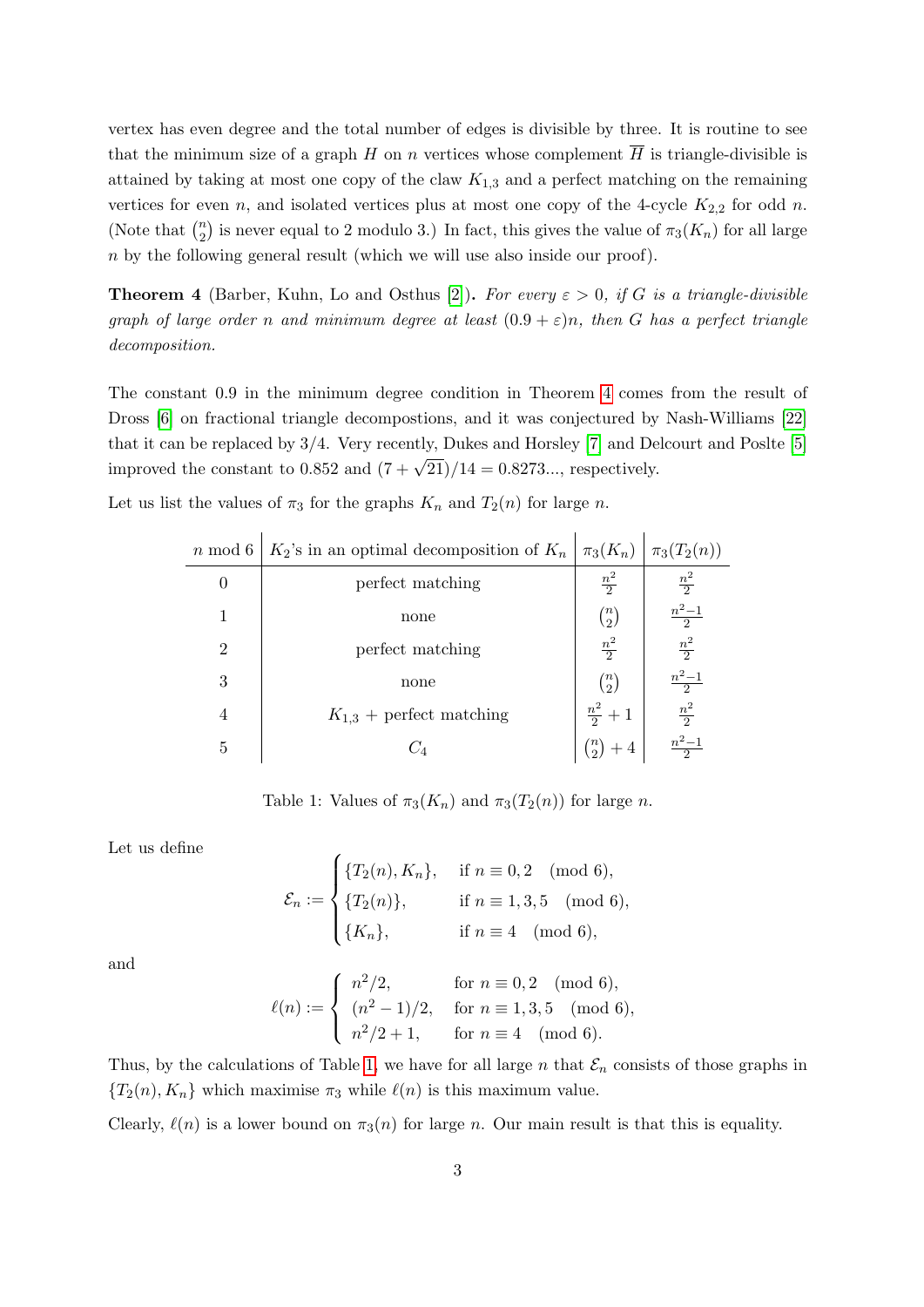<span id="page-3-0"></span>**Theorem 5.** There exists  $n_0 \in \mathbb{N}$  such that for all  $n \geq n_0$ , we have  $\pi_3(n) = \ell(n)$  and the set of  $\pi_3(n)$ -extremal graphs up to isomorphism is exactly  $\mathcal{E}_n$ .

A simple corollary of Theorem [5](#page-3-0) is an affirmative answer to a question of Pyber [\[24\]](#page-19-4), see also [\[28,](#page-19-0) Problem 45], for sufficiently large n. A *covering* of a graph  $G$  is a collection of subgraphs of G such that every edge of G appears in at least one subgraph. (For comparison, a decomposition requires that every edge appears in exactly one subgraph.)

**Corollary 6.** There exists  $n_0 \in \mathbb{N}$  such that for all  $n \geq n_0$ , the edge set of every n-vertex graph can be covered with triangles and edges so that the sum of their orders is at most  $\lfloor n^2/2 \rfloor$ .

*Proof.* Theorem [5](#page-3-0) directly implies the corollary unless  $n \equiv 4 \pmod{6}$  and the graph under consideration is  $K_n$ . So assume that  $n \equiv 4 \pmod{6}$ . Denote the vertices of  $K_n$  by  $v_1, \ldots, v_n$ . Recall that an optimal decomposition for  $K_n$  is obtained by taking edges  $v_1v_2, v_1v_3, v_1v_4$  and  $v_i v_{i+1}$  for all odd i with  $5 \leq i \leq n-1$ . The rest of the graph becomes triangle-divisible and Theorem [4](#page-2-0) can be applied. This gives a decomposition of cost  $n^2/2 + 1$ . A covering of cost at most  $n^2/2$  can be obtained from this decomposition by replacing edges  $v_1v_2$  and  $v_1v_3$ by a triangle  $v_1v_2v_3$ . (Notice that the pair  $v_2v_3$  is covered by two triangles in the resulting covering.)  $\Box$ 

We also study an extension of Theorem [5,](#page-3-0) where we consider decompositions into  $K_2$ 's and  $K_3$ 's but we modify the cost of  $K_3$ 's to be  $\alpha$  (with the cost of  $K_2$  still being 2). The minimum over all costs of such decompositions of a graph G is denoted by  $\pi_3^{\alpha}(G)$ . The maximum value of  $\pi_3^{\alpha}(G)$ over all *n*-vertex graphs G is denoted by  $\pi_3^{\alpha}(n)$ . Notice that  $\pi_3^3(G) = \pi_3(G)$  and  $\pi_3^3(n) = \pi_3(n)$ . Denote  $K_n$  without one edge by  $K_n^-$  and  $K_n$  without a matching of size two by  $K_n^-$ . Then the following result holds.

<span id="page-3-1"></span>**Theorem 7.** For every real  $\alpha$  exists  $n_0 \in \mathbb{N}$  such that every  $\pi_3^{\alpha}$ -extremal graph G with  $n \geq n_0$ vertices satisfies the following (up to isomorphism).

- If  $\alpha < 3$ , then  $G = T_2(n)$ ;
- if  $\alpha = 3$  then Theorem [5](#page-3-0) applies;
- if  $3 < \alpha < 4$  and  $n \equiv 0, 2, 4, 5 \pmod{6}$ , then  $G = K_n$ ;
- if  $3 < \alpha < 4$  and  $n \equiv 1, 3 \pmod{6}$ , then  $G = K_n^=$ ;
- if  $\alpha = 4$  and  $n \equiv 1, 3 \pmod{6}$ , then  $G \in \{K_n, K_n^-, K_n^-\}$  and, moreover, the three listed graphs are all  $\pi_3^{\alpha}$ -extremal;
- if  $\alpha = 4$  and  $n \equiv 0, 2, 4, 5 \pmod{6}$ , then  $G = K_n$ ;
- if  $4 < \alpha$ , then  $G = K_n$ .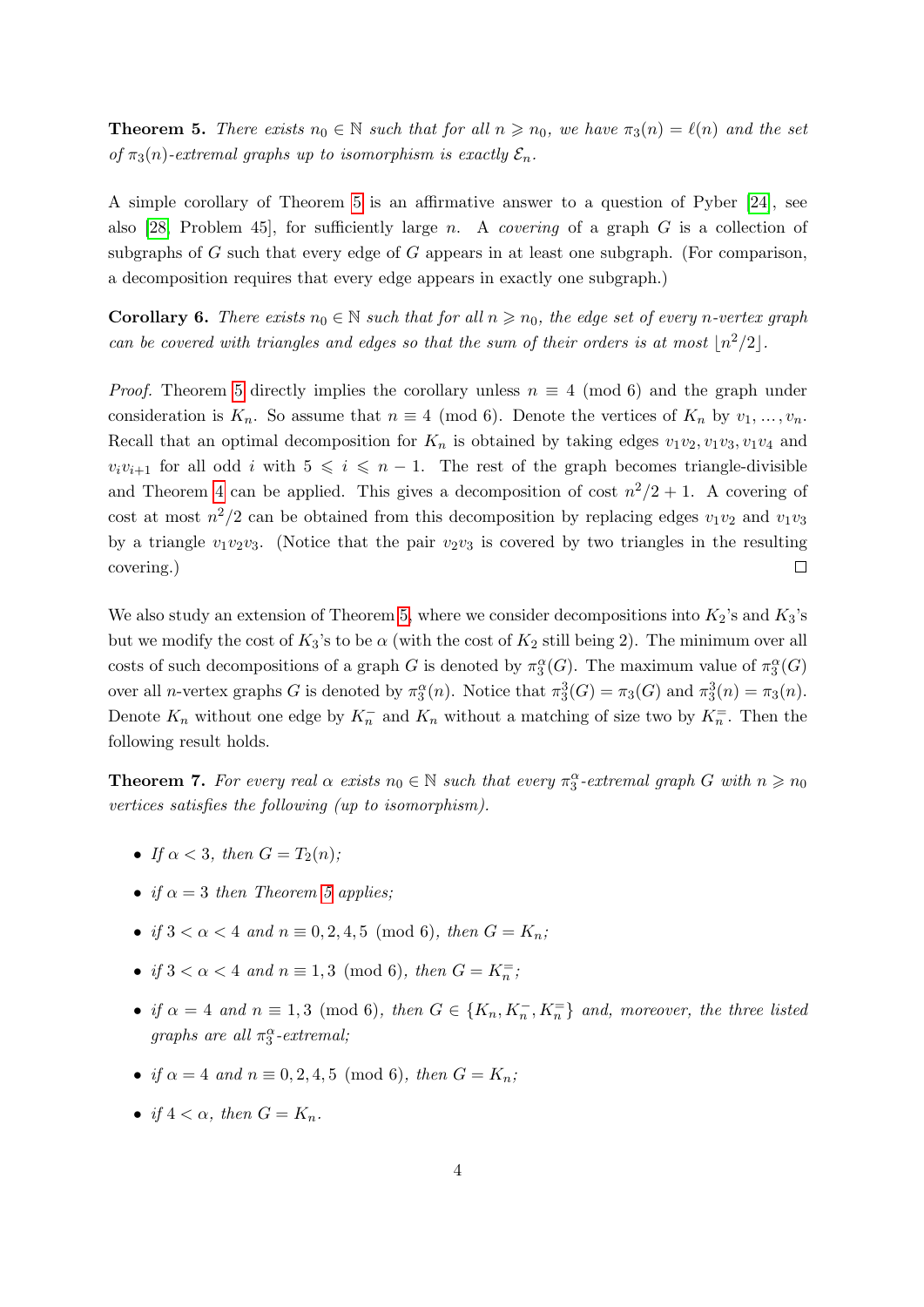This paper is organised as follows. In Section [2](#page-4-0) we give an outline of the proof of Theorem [3](#page-1-2) from [\[19\]](#page-19-1) that we build on. Theorem [5](#page-3-0) is proved in Section [3.](#page-5-0) Extension for other weights of triangles is in Section [4.](#page-14-0) Some related results are mentioned in Section [5.](#page-16-0)

Notation. We follow standard graph theory notation (see e.g. [\[3\]](#page-18-9)).

For a graph G, we denote the set neighbours of  $x \in V(G)$  by  $\Gamma_G(x)$  (or just  $\Gamma(x)$  when G is understood) and the number of edges in a set  $B \subseteq E(G)$  incident with x by  $d_B(x)$ . We denote by  $K[V_1, V_2]$  the complete bipartite graph with vertex partition  $(V_1, V_2)$ . The term  $[X, Y]$ -edges refers to edges  $xy \in E(G)$  such that  $x \in X$  and  $y \in Y$ . We write [x, Y]-edges as a short-hand for  $[\{x\}, Y]$ -edges.

Let  $t_2(n) := |E(T_2(n))|$  be the number of edges in the Turán graph  $T_2(n)$ . Recall that  $t_2(n) =$  $n^2/4$ . By a *cherry* we mean a path with 2 edges.

We consider graphs up to isomorphism; in particular, we write  $G = H$  to denote that G and H are isomorphic graphs.

## <span id="page-4-0"></span>2 Outline of the proof of Theorem [3](#page-1-2) from [\[19\]](#page-19-1)

In this section we give a short outline of the proof of [\[19,](#page-19-1) Lemma 5], which was a key step in proving  $\pi_3(n) \leq n^2/2 + o(n^2)$  and is a starting point of our argument towards Theorem [5.](#page-3-0) For an *n*-vertex graph G and each  $i \in \mathbb{N}$ , let  $K_i(G)$  be the set of all *i*-cliques in G. Let  $\pi_{3,f}(G)$  be the minimum of

$$
2\sum_{xy \in K_2(G)} c(xy) + 3\sum_{xyz \in K_3(G)} c(xyz)
$$

over fractional  $\{K_2, K_3\}$ -decompositions c of  $E(G)$ , that is, over maps  $c: K_2(G) \cup K_3(G) \rightarrow [0, 1]$ such that for every edge  $xy \in E(G)$  we have  $c(xy) + \sum_{z:xyz \in K_3(G)} c(xyz) \geq 1$ . Of course,  $\pi_{3,f}(G) \leq \pi_3(G)$ . By a result of Haxell and Rödl [\[17\]](#page-18-10) or a more general version by Yuster [\[29\]](#page-19-5), it also holds that  $\pi_3(G) \leq \pi_{3,f}(G) + o(n^2)$ . So, to show that  $\pi_3(G) \leq n^2/2 + o(n^2)$ , it suffices to consider the fractional equivalent  $\pi_{3,f}(G)$ .

<span id="page-4-1"></span>**Lemma 8.** Let  $G$  be an *n*-vertex graph. Then

$$
\binom{n}{7}^{-1} \sum_{W \in \binom{V(G)}{7}} \pi_{3,f}(G[W]) \leq 21 + o(1)
$$

where the sum is taken over  $\mathcal{T}\text{-vertex subsets }W$  of  $V(G)$ .

Outline of proof. Let  $M$  be the following positive semi-definite matrix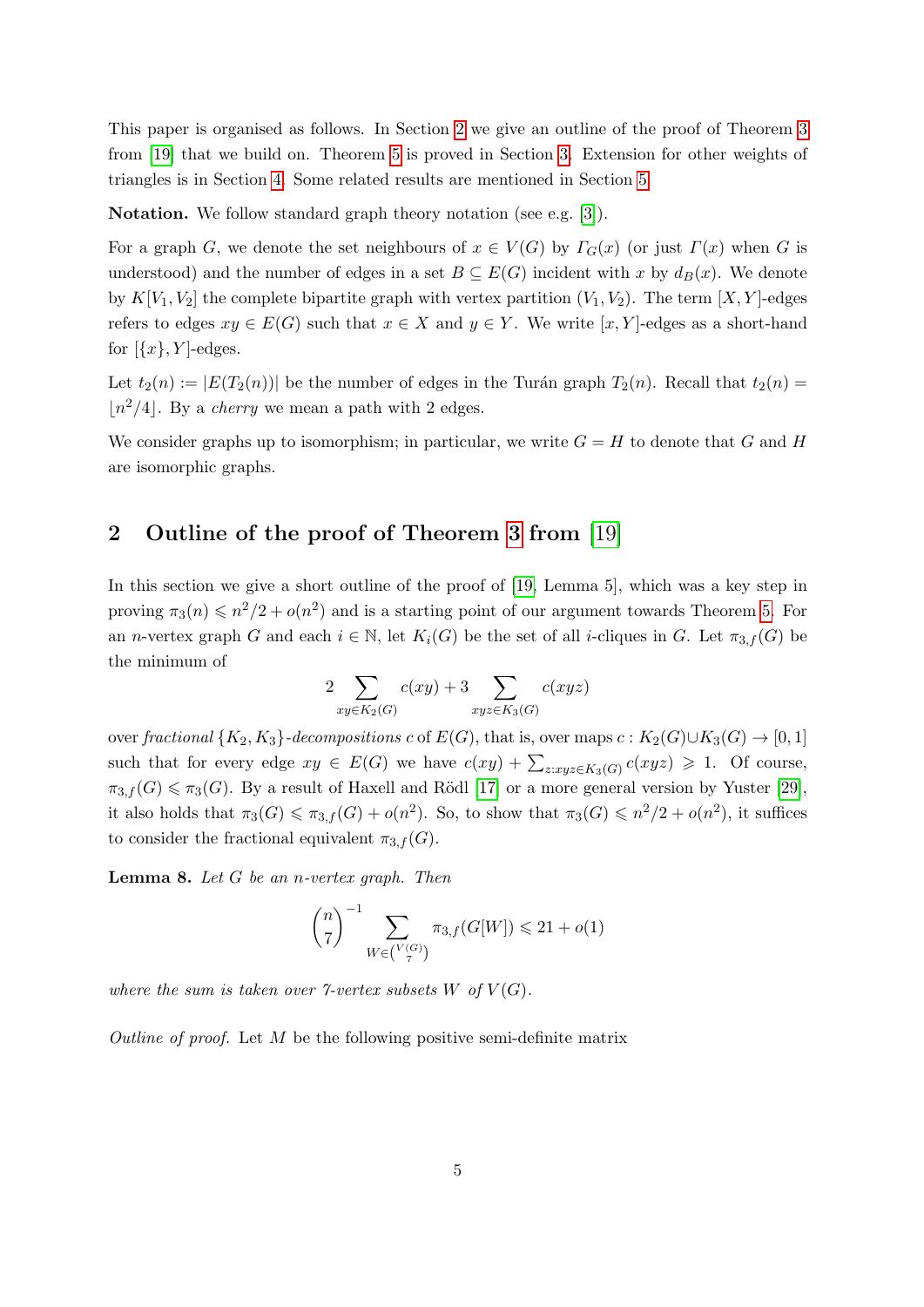$$
M:=\tfrac{1}{12\cdot 10^9}\left(\begin{smallmatrix} 1800000000 & 2444365956 & 640188285 & -1524146769 & 1386815580 & -732139362 & -129387078 \\ 2444365956 & 4759879134 & 1177441152 & -1783771230 & 2546923788 & -1397639394 & -143552208 \\ 640188285 & 1177441152 & 484273772 & -317303211 & 1038156300 & -591902130 & -6783162 \\ -1524146769 & -1783771230 & -317303211 & 1558870290 & -651906630 & 305728704 & 154602378 \\ 1386815580 & 2546923788 & 1038156300 & -651906630 & 2285399634 & -1283125950 & -10755036 \\ -732139362 & -1397639394 & -591902130 & 305728704 & -1283125950 & 734039016 & -1621938 \\ -129387078 & -143552208 & -6783162 & 154602378 & -10755036 & -1621938 & 23860164 \end{smallmatrix}\right)\right\}
$$

and let  $\overrightarrow{F} := (F_1, \ldots, F_7)$  be the following vector of rooted graphs, each having 4 vertices with the root denoted by the white square:

$$
\vec{F} = \begin{pmatrix} \bullet & \bullet & \bullet & \bullet \\ \Box & \bullet & \bullet & \end{pmatrix}, \begin{bmatrix} \bullet & \bullet & \bullet \\ & \bullet & \bullet \end{bmatrix}, \begin{bmatrix} \bullet & \bullet & \bullet \\ & \bullet & \bullet \end{bmatrix}, \begin{bmatrix} \bullet & \bullet & \bullet \\ & \bullet & \bullet \end{bmatrix}, \begin{bmatrix} \bullet & \bullet & \bullet \\ & \bullet & \bullet \end{bmatrix}, \begin{bmatrix} \bullet & \bullet & \bullet \\ & \bullet & \bullet \end{bmatrix}, \begin{bmatrix} \bullet & \bullet & \bullet \\ & \bullet & \bullet \end{bmatrix}, \begin{bmatrix} \bullet & \bullet & \bullet \\ & \bullet & \bullet \end{bmatrix}, \begin{bmatrix} \bullet & \bullet & \bullet \\ & \bullet & \bullet \end{bmatrix}, \begin{bmatrix} \bullet & \bullet & \bullet \\ & \bullet & \bullet \end{bmatrix}, \begin{bmatrix} \bullet & \bullet & \bullet \\ & \bullet & \bullet \end{bmatrix}, \begin{bmatrix} \bullet & \bullet & \bullet \\ & \bullet & \bullet \end{bmatrix}, \begin{bmatrix} \bullet & \bullet & \bullet \\ & \bullet & \bullet \end{bmatrix}, \begin{bmatrix} \bullet & \bullet & \bullet \\ & \bullet & \bullet \end{bmatrix}, \begin{bmatrix} \bullet & \bullet & \bullet \\ & \bullet & \bullet \end{bmatrix}, \begin{bmatrix} \bullet & \bullet & \bullet \\ & \bullet & \bullet \end{bmatrix}, \begin{bmatrix} \bullet & \bullet & \bullet \\ & \bullet & \bullet \end{bmatrix}, \begin{bmatrix} \bullet & \bullet & \bullet \\ & \bullet & \bullet \end{bmatrix}, \begin{bmatrix} \bullet & \bullet & \bullet \\ & \bullet & \bullet \end{bmatrix}, \begin{bmatrix} \bullet & \bullet & \bullet \\ & \bullet & \bullet \end{bmatrix}, \begin{bmatrix} \bullet & \bullet & \bullet \\ & \bullet & \bullet \end{bmatrix}, \begin{bmatrix} \bullet & \bullet & \bullet \\ & \bullet & \bullet \end{bmatrix}, \begin{bmatrix} \bullet & \bullet & \bullet \\ & \bullet & \bullet \end{bmatrix}, \begin{bmatrix} \bullet & \bullet & \bullet \\ & \bullet & \bullet \end{bmatrix}, \begin{bmatrix} \bullet & \bullet & \bullet \\ & \bullet & \bullet \end{bmatrix}, \begin{bmatrix} \bullet & \bullet & \bullet \\ & \bullet & \bullet \end{bmatrix}, \begin{bmatrix} \bullet & \bullet & \bullet \\ & \bullet & \bullet \end{bmatrix}, \begin{bmatrix} \bullet & \bullet & \bullet \\ & \bullet &
$$

Take any graph G of order  $n \to \infty$ . For  $w \in V(G)$ , let  $v_{G,w} \in \mathbb{R}^7$  denote the column vector whose *i*-th component is  $p(F_i, (G, w))$ , the density of the 1-flag  $F_i$  in the rooted graph  $(G, w)$ , which is  $G$  with the vertex  $w$  designated as the root.

It was shown in [\[19\]](#page-19-1) that

<span id="page-5-1"></span>
$$
\frac{1}{\binom{n}{7}} \sum_{W \in \binom{V(G)}{7}} \pi_{3,f}(G[W]) + \frac{1}{n} \sum_{w \in V(G)} \mathbf{v}_{G,w}^T M \mathbf{v}_{G,w} \le 21 + o(1). \tag{1}
$$

Namely, if we re-write the left-hand size as a linear combination  $\sum_H c_H p(H, G)$ , where H ranges over all 7-vertex unlabelled graphs and  $p(H, G)$  is the density of H in G, then each coefficient  $c_H$  is at most 21. Since  $\sum_H p(H, G) = 1$ , the claimed inequality [\(1\)](#page-5-1) follows.

In particular, since M is positive semi-definite, the quantity  $\frac{1}{n} \sum_{w \in V(G)} \mathbf{v}_{G,w}^T M \mathbf{v}_{G,w}$  is always non-negative, yielding the result.  $\Box$ 

The main result of [\[19\]](#page-19-1) that  $\pi_3(n) \leq n^2/2 + o(n^2)$  now follows directly from Lemma [8.](#page-4-1)

Proof of Theorem [3.](#page-1-2) Let G be any graph of order  $n \to \infty$ . As mentioned before,  $\pi_3(G) \leq$  $\pi_{3,f}(G) + o(n^2)$ . Also, we have

$$
{n \choose 2}^{-1} \pi_{3,f}(G) \leq {7 \choose 2}^{-1} {n \choose 7}^{-1} \sum_{W \in {V(G) \choose 7}} \pi_{3,f}(G[W]),
$$

by averaging optimal fractional decompositions of all 7-vertex induced subgraphs. Combining this inequality with Lemma [8](#page-4-1) immediately gives that  $\pi_3(G) \leq (1/2 + o(1))n^2$ .  $\Box$ 

## <span id="page-5-0"></span>3 Proof of Theorem [5](#page-3-0)

We use the so-called *stability approach*, where the first step is to describe the approximate structure of all almost  $\pi_3$ -extremal graphs of order  $n \to \infty$  within  $o(n^2)$  adjacencies. Namely, our Corollary [10](#page-7-0) will show that every such graph is close to  $K_n$  or  $T_2(n)$ .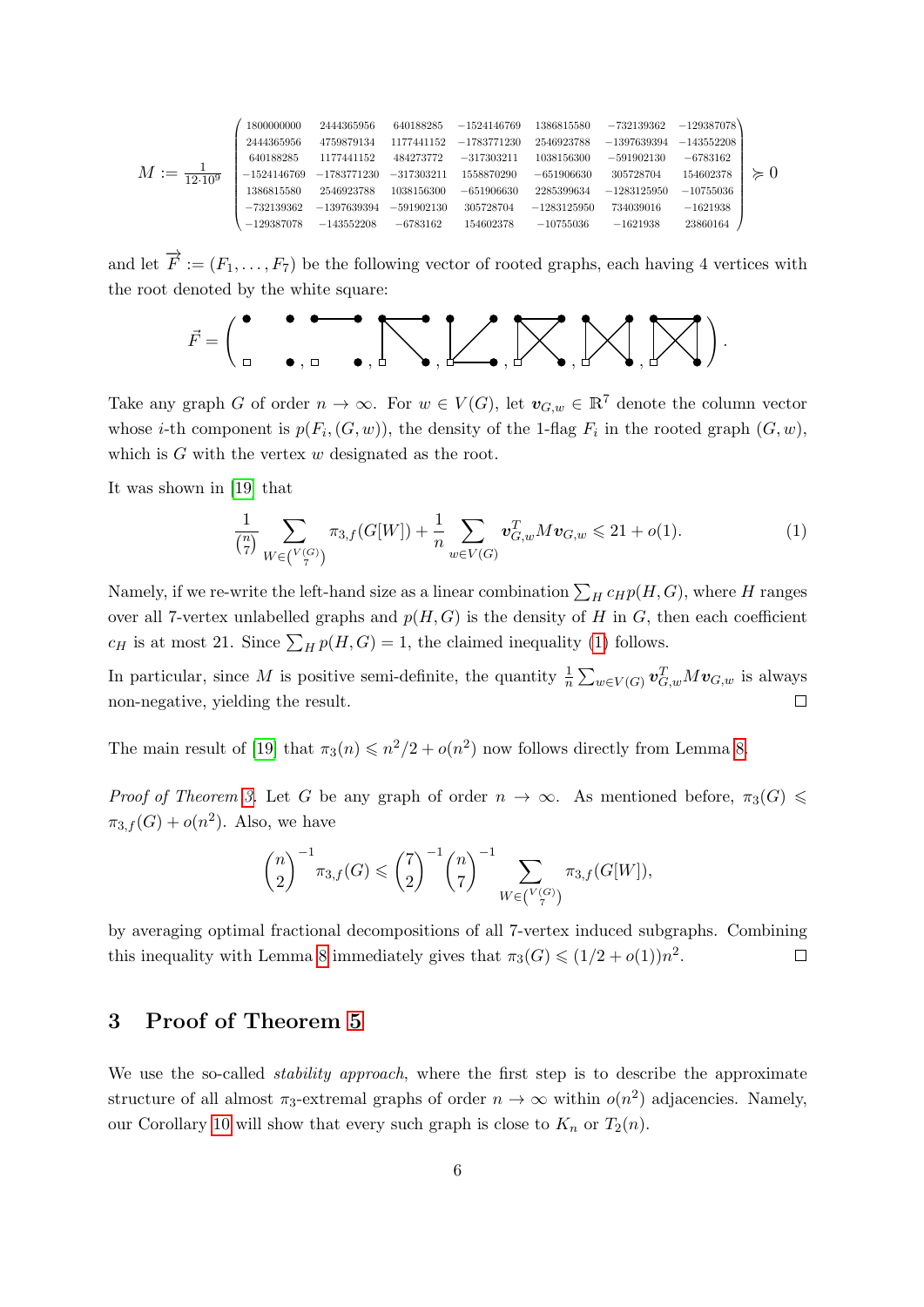<span id="page-6-0"></span>For this purpose, we start by showing that all almost  $\pi_3$ -extremal graphs contain almost no copies of the three graphs in Figure [1](#page-6-0) (which are obtained by taking the unlabelled versions of the corresponding graphs in  $\vec{F}$ ). This is achieved by the following lemma that builds on the results from [\[19\]](#page-19-1).



Figure 1: Graphs  $H_2$ ,  $H_5$ , and  $H_7$ .

<span id="page-6-2"></span>**Lemma 9.** For every  $c > 0$  there exist  $\varepsilon > 0$  and  $n_0 \in \mathbb{N}$  such that for all  $n \geq n_0$ , if G is a graph of order n with  $\pi_3(G) \geqslant (1/2 - \varepsilon)n^2$ , then G has at most  $c{n \choose 4}$  $\binom{n}{4}$  copies of each of the graphs  $H_2:=$  $(\{a, b, c, d\}, \{ab\}), H_5 := (\{a, b, c, d\}, \{ab, bc, ac, ad\})$  and  $H_7 := (\{a, b, c, d\}, \{ab, bc, ac, bd, ad\})$ from Figure [1.](#page-6-0)

*Proof.* Given  $c > 0$ , let  $\varepsilon \gg 1/n_0 > 0$  be sufficiently small. Let G be a graph as in the lemma. Let M and  $\overrightarrow{F}$  be as in the proof of Lemma [8.](#page-4-1)

First, the rank of the matrix M is 6 with  $v = (1, 0, 3, 1, 0, 3, 0)$  being the only zero eigenvector. (Thus all others eigenvectors of M are strictly positive by  $M \geq 0$ .)

Second, by the almost optimality of  $G$  and the fact that each term in the left-hand side of  $(1)$ is non-negative, we have that

<span id="page-6-1"></span>
$$
\sum_{w \in V(G)} \mathbf{v}_{G,w}^T M \mathbf{v}_{G,w} = o_{\varepsilon}(n). \tag{2}
$$

We now show that G must contain few copies of the graphs  $H_2$ ,  $H_5$  and  $H_7$ . Suppose, for contradiction, that G contains at least  $c\binom{n}{4}$  $\binom{n}{4}$  copies of  $H_2$ . Then, by a simple double-counting argument we have that at least  $cn/4$  vertices in G contain at least  $c\binom{n}{3}$  $\binom{n}{3}/4$  copies of the rooted flag  $F_2$ . In particular, the second coordinate of at least cn/4 of the vectors  $v_{G,w}$  is at least c/4. For each such vector  $u$ , let  $u' := u/||u||_2$  be the scalar multiple of  $u$  of  $\ell^2$ -norm 1. Since  $\|\mathbf{u}\|_2 \leq \sqrt{7}$ , we have that its second coordinate  $\mathbf{u}'_2$  is at least  $c/4\sqrt{7}$ . The scalar product of  $u'$  and the  $\ell^2$ -normalised zero eigenvector  $v/$ √  $\sqrt{1 - (c/4)}$ 20 (whose second coordinate is 0) is at most √  $(7)^2$ . Thus the projection of **u** on the orthogonal complement  $L = \mathbf{v}^{\perp}$  of the zero eigenspace of M has  $\ell^2$ -norm at least  $c/4\sqrt{7}$ . Thus  $u^T M u \geq \lambda_2 (c/4\sqrt{7})^2$ , where  $\lambda_2 > 0$  is the smallest positive eigenvalue of M (in fact, one can check with computer that  $\lambda_2 = 0.0005228...$ ). Thus, we have that the left-hand side of [\(2\)](#page-6-1) in which each term is non-negative by  $M \geq 0$  is at least  $(cn/4) \times \lambda_2(c/4)$  $(\sqrt{7})^2 = \Omega(n)$ , a contradiction.

The analogous argument shows that the densities of  $H_5$  and  $H_7$  in G are also at most c.  $\Box$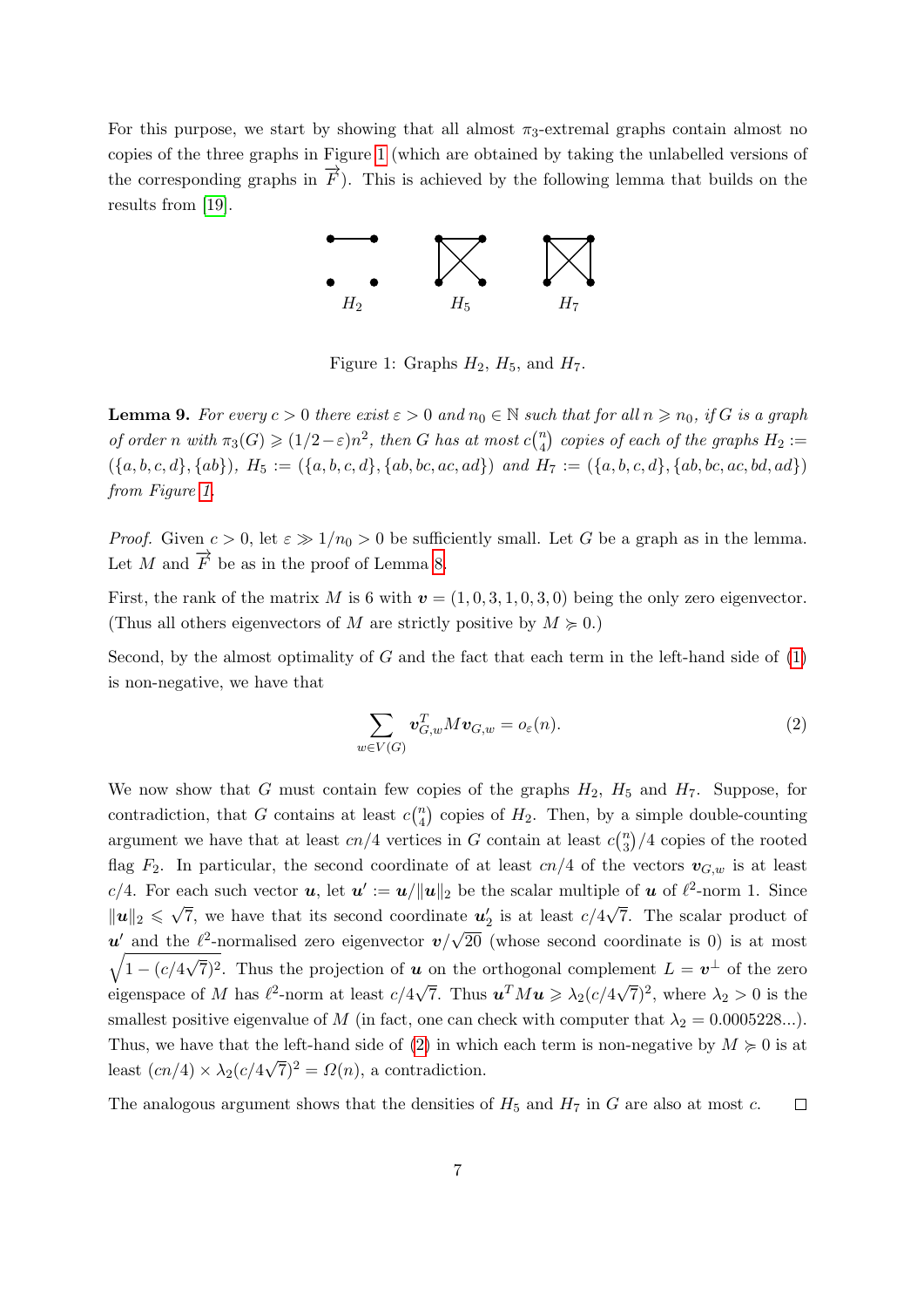Let us say that two graphs  $G_1$  and  $G_2$  of the same order are k-close in the edit distance (or simply k-close) if there is a relabelling of the vertices of  $G_2$  so that  $|E(G_1) \triangle E(G_2)| \leq k$ . In other words, we can make  $G_1$  and  $G_2$  isomorphic by changing at most k adjacencies.

<span id="page-7-0"></span>**Corollary 10.** For every  $\delta > 0$  there exists  $n_1 \in \mathbb{N}$  such that if G is a graph of order  $n \geq n_1$ with  $\pi_3(G) \geq \ell(n) - n^2/n_1$ , then G is  $\delta n^2$ -close in edit distance to  $K_n$  or to  $T_2(n)$ .

*Proof.* Given any  $\delta > 0$ , choose sufficiently small constants  $c \gg 1/n_1 > 0$ . Take any graph G on  $n \geq n_1$  vertices such that  $\pi_3(G) \geq \ell(n) - n^2/n_1$ .

By Lemma [9](#page-6-2) and the Induced Removal Lemma [\[1\]](#page-18-11),  $G$  can be made  $\{H_2, H_5, H_7\}$ -free by changing at most  $cn^2$  adjacencies. Denote this new graph by G' and note that  $\pi_3(G') \geq \pi_3(G') - 2cn^2$ . By  $c \ll \delta$ , it is enough to show that G' is  $\delta n^2/2$ -close to  $K_n$  or  $T_2(n)$ .

Let us show that  $G'$  is either triangle-free, or the disjoint union of at most two cliques. Indeed, if some vertices a, b, c span a triangle in G' then, by the  $\{H_5, H_7\}$ -freeness of G, all the remaining vertices of G' have either no or three neighbours among  $\{a, b, c\}$ . Let  $A_0$  be the set of vertices in  $G'\{a, b, c\}$  which see none of  $\{a, b, c\}$ , and let  $A_3$  be the set of vertices which see all of  $\{a, b, c\}$ . Then  $A_3$  is a clique because G' is  $H_7$ -free. The set  $A_0$  is also a clique because G' is  $H_2$ -free. Also, no pair xy in  $A_3 \times A_0$  can be an edge as otherwise e.g. the 4-set  $\{a, b, x, y\}$  spans a copy of  $H_5$  in G. It follows that G is the disjoint union of the cliques on  $A_0$  and  $A_3 \cup \{a, b, c\}$ , as required.

Now, if G' is triangle-free, then  $e(G') = \pi_3(G')/2 \geq \ell(n)/2 - n^2/n_1 - 2cn^2 \geq t_2(n) - 3cn^2$ . Thus, by the stability result for Mantel's theorem by Erdős [\[8\]](#page-18-12) and Simonovits [\[27\]](#page-19-6), the graph G' must indeed be  $\delta n^2/2$ -close in edit distance to  $T_2(n)$ .

Otherwise,  $G'$  is the disjoint union of two cliques. Let us show that one of them has size at most  $\delta n/2$ . Indeed, otherwise G' has a triangle packing covering all but at most  $n/2 + 2$  edges by Theorem [4,](#page-2-0) meaning that  $\pi_3(G') \leqslant e(G') + n/2 + 2$ . Also,  $e(G')$  is maximum when clique sizes are as far apart as possible. Thus, by the lower bound on  $\pi_3(G) \leq \pi_3(G') + 2cn^2$ , we conclude that e.g.  $\ell(n) - 3cn^2 \leqslant {\binom{\delta n/2}{2}}$  $\binom{n/2}{2} + \binom{(1-\delta/2)n}{2}$  $2^{2(n)}$ , leading to a contradiction to our choice of constants. Therefore, G' is at most  $n \cdot \delta n/2$  adjacency edits away from  $K_n$ , as desired.  $\Box$ 

The key steps in proving Theorem [5](#page-3-0) are Lemmas [11–](#page-7-1)[13.](#page-13-0)

<span id="page-7-1"></span>**Lemma 11.** There exist constants  $\delta > 0$  and  $n_1 \in \mathbb{N}$  such that, among all graphs on  $n \geq n_1$ vertices which are  $\delta n^2$ -close to  $T_2(n)$ , the maximiser of  $\pi_3$  is  $T_2(n)$ .

*Proof.* Choose sufficiently small  $\varepsilon \gg \delta \gg 1/n_1 > 0$ . Let G be an arbitrary graph with  $n \geq n_1$ vertices which is  $\delta n^2$ -close to  $T_2(n)$ . We will show that  $\pi_3(G) \leq \pi_3(T_2(n))$  with equality if and only if  $G = T_2(n)$ . In fact, this claim can be directly derived from the result of Győri [\[12,](#page-18-13) Theorem 1] that a graph with *n* vertices and  $t_2(n) + k$  edges, where  $n \to \infty$  and  $k = o(n^2)$ , has at least  $k - O(k^2/n^2)$  edge-disjoint triangles. More specifically, for each  $\varepsilon > 0$  there exists  $\delta > 0$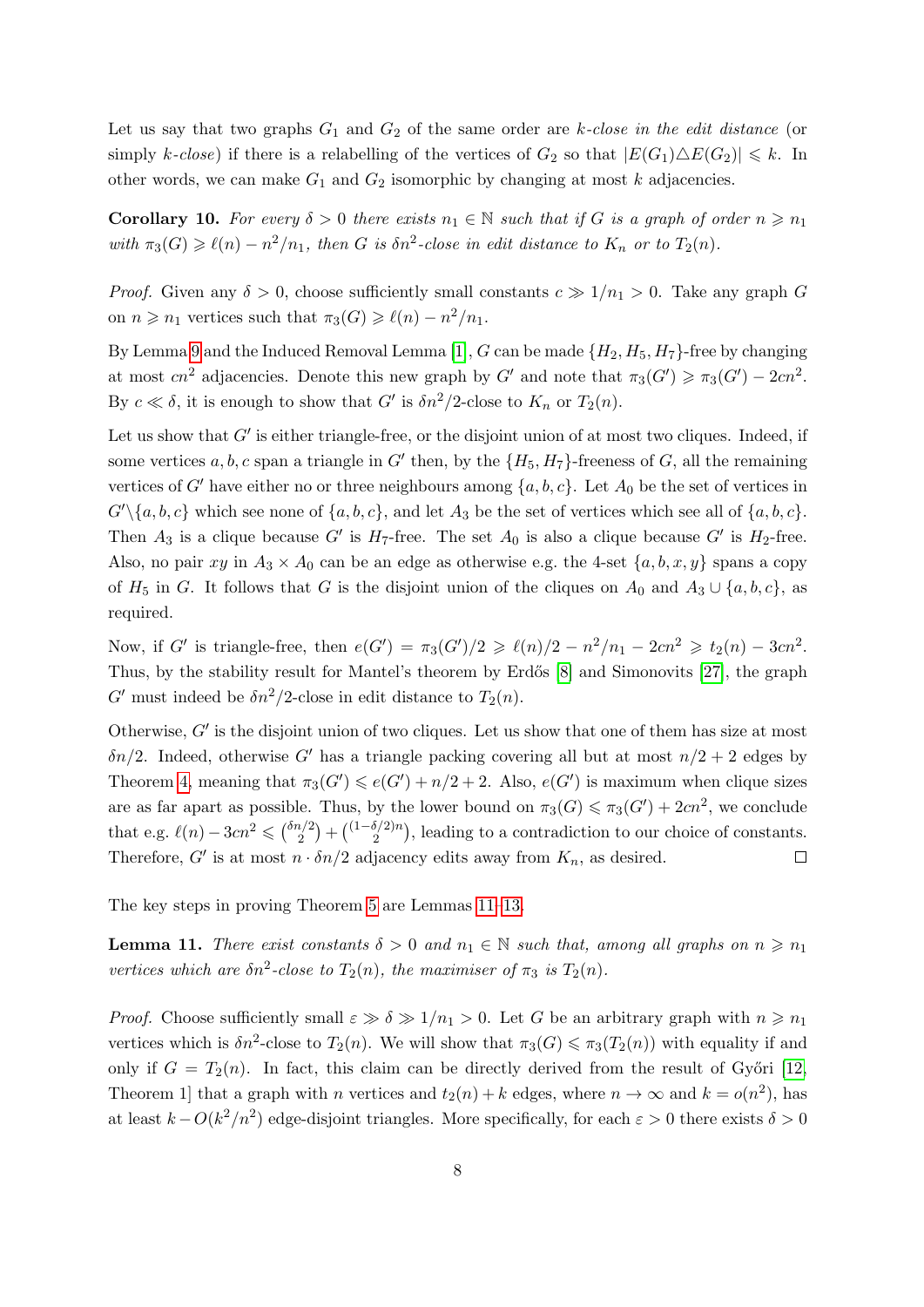and  $n_0 \in \mathbb{N}$  such that every graph with  $n \geq n_0$  vertices and  $t_2(n) + k$  edges, where  $k \leq \delta n^2$ , has at least  $k - \varepsilon k^2/n^2$  edge-disjoint triangles. (See also [\[13,](#page-18-14) Theorem 1] for a generalisation of this to r-cliques for any fixed  $r \geqslant 3$ .) Since G is  $\delta n^2$ -close to  $T_2(n)$ , it must have at most  $t_2(n) + \delta n^2$ edges. From this and  $1/n \ll \delta \ll \varepsilon \ll 1$ , we have that, for  $k := e(G) - t_2(n)$ ,

$$
\pi_3(G) \leq 2(t_2(n)) + k - 3(k - \varepsilon k^2/n^2) = 2t_2(n) - k(1 - 3\varepsilon k/n^2) \leq 2t_2(n).
$$

Clearly, if equality is achieved then  $k = 0$ , that is,  $e(G) = t_2(n)$ ; furthermore, G must be triangle-free and thus  $G = T_2(n)$ , as required.  $\Box$ 

Next, we need to analyse graphs that are close to  $K_n$ . If  $n \equiv 1, 3 \pmod{6}$ , then let  $\mathcal{E}'_n$  consist of those graphs which are obtained from  $K_n$  by removing a matching of size  $m \equiv 2 \pmod{3}$ ; otherwise let  $\mathcal{E}'_n := \{K_n\}$ . Also, define

$$
w(n) := \begin{cases} n/2, & n \equiv 0, 2 \pmod{6}, \\ 2, & n \equiv 1, 3 \pmod{6}, \\ n/2 + 1, & n \equiv 4 \pmod{6}, \\ 4, & n \equiv 5 \pmod{6}. \end{cases}
$$

Using Theorem [4](#page-2-0) (with the calculation for  $K_n$  appearing in Table [1\)](#page-2-1), one can show that  $\pi_3(G)$  =  $\binom{n}{2}$  $\binom{n}{2} + w(n)$  for all large n and every  $G \in \mathcal{E}'_n$ . We are going to show that these are exactly the extremal graphs among those close to  $K_n$ . It is more convenient to do first the case when we have some bound on the minimum degree of a graph and then derive the general case (in a separate Lemma [13\)](#page-13-0).

<span id="page-8-1"></span>**Lemma 12.** There exist constants  $\delta > 0$  and  $n_0 \in \mathbb{N}$  such that the following holds. Let G be a graph on  $n \geq n_0$  vertices with minimum degree at least  $n/8$  such that G is  $\delta n^2$ -close to  $K_n$  and  $\pi_3(G) \geqslant \binom{n}{2}$  $\binom{n}{2} + w(n)$ . Then  $G \in \mathcal{E}'_n$ .

*Proof.* Choose small constants in the following order:  $c \gg \delta \gg 1/n_0 > 0$ . Suppose that G is a graph of order  $n \geq n_0$  as in the statement of the lemma. Let  $w := w(n)$ .

Let  $U := \{v \in V(G) : d_G(v) \leq (1 - c)n\}$ . Then

$$
\frac{|U|cn}{2} \leqslant e(\overline{G}) \leqslant \delta n^2,
$$

and so  $|U| \leqslant \frac{2\delta}{c}$  $\frac{\partial}{\partial c} n$ . Denote  $W := V(G) \setminus U$ , and let  $S := \{v \in W : d_G(v)$  is odd}. Let M be a set of edges forming a maximum matching in  $G[S]$ , and denote  $X := S \setminus V(M)$ . Then X is an independent set and thus  $\binom{|X|}{2}$  $\binom{X}{2} \leqslant \delta n^2$ , which implies that rather roughly

<span id="page-8-0"></span>
$$
|X| < cn. \tag{3}
$$

Moreover, for every edge  $yz \in M$  and any two distinct vertices  $y', z' \in X$ , at most one of  $yy'$  and  $zz'$  can be an edge of G (otherwise  $y'yzz'$  is an augmenting path contradicting the maximality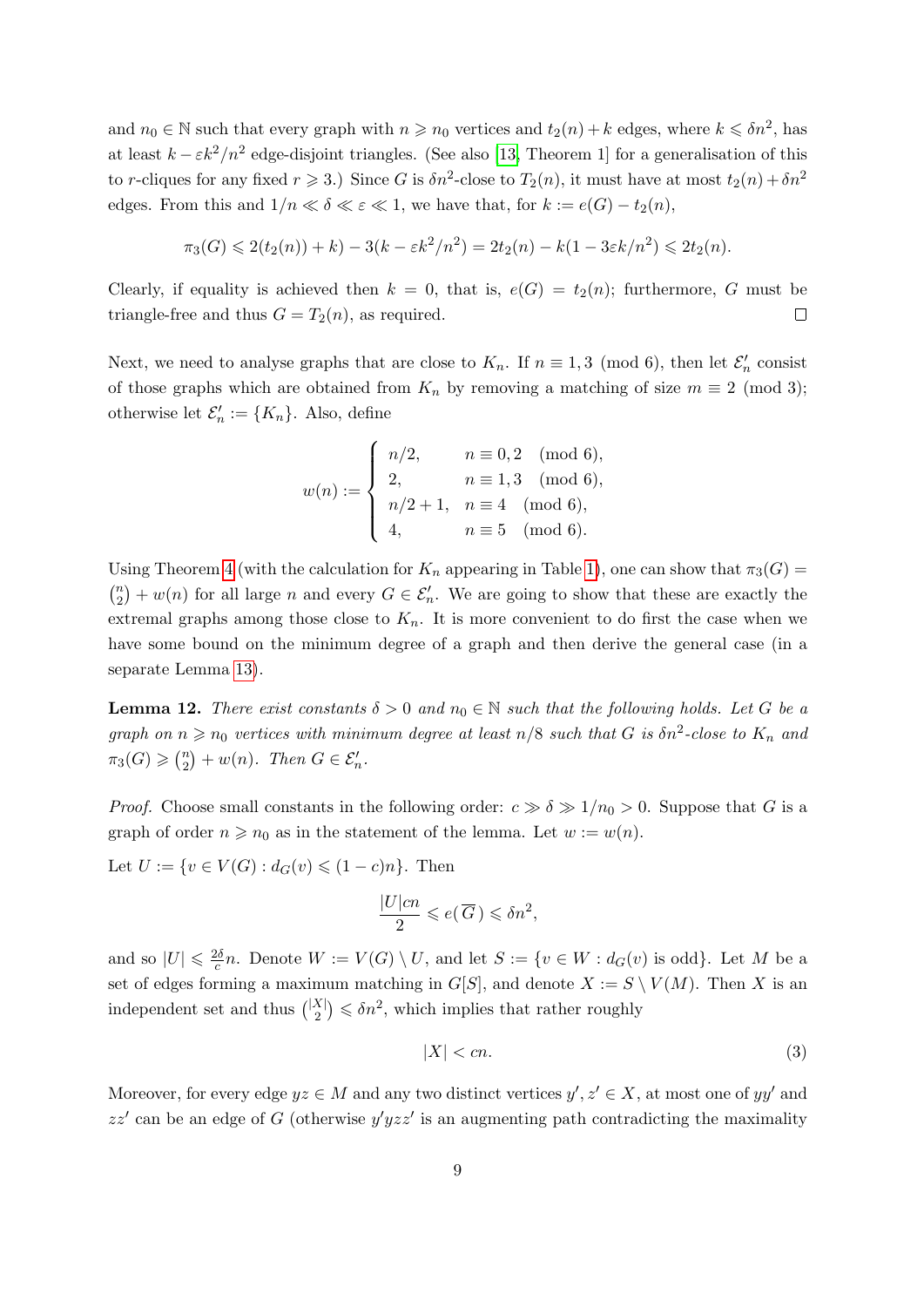of M). It follows that, if  $|X| \neq 1$ , then for every edge  $yz \in M$  there are at least  $|X|$  edges missing between yz and X. Let  $Y_W$  denote the set of missing edges in  $G[W]$ . Thus

<span id="page-9-0"></span>
$$
|Y_W| \geq \binom{|X|}{2} + |M|(|X| - \mathbb{1}_{|X|=1}),\tag{4}
$$

where the indicator function  $1_{|X|=1}$  is 1 if  $|X|=1$  and is 0 otherwise. Moreover, the set  $Y_U$  of missing edges in  $G$  with at least one endpoint in  $U$  satisfies

<span id="page-9-1"></span>
$$
|Y_U| \geqslant cn|U| - \binom{|U|}{2} \tag{5}
$$

by the definition of U. Note that  $e(G) = \binom{n}{2}$  $\binom{n}{2} - |Y_W| - |Y_U|$ . See Figure [2](#page-10-0) for a sketch ot  $Y_W$ and  $Y_U$ .

We now build a decomposition D of G into edges and triangles, starting with  $\mathcal{D} = \emptyset$ . If we add edges/triangles to  $\mathcal{D}$ , we regard them as removed from  $E(G)$ . It is convenient to split our argument into the following two cases.

**Case 1:**  $U \neq \emptyset$  or  $S = \emptyset$ .

In this case, our procedure for constructing  $\mathcal D$  is as follows.

- **Step 1:** Add the following to D as  $K_2$ 's: the edges of the matching M and the edges of some  $\left|\frac{X}{2}\right|$  cherries with distinct endpoints in X such that their middle points are pairwise distinct.
- Step 2: For each  $u \in U$ , one at a time, add to  $D$  a maximum set of edge-disjoint  $K_3$ 's containing u and two vertices from W. Add all remaining edges incident to vertices in U as  $K_2$ 's to D.
- **Step 3:** (a) Let  $S' \subseteq V(G)$  be the set of vertices with odd degree after Step 2. Add to  $D$  the edges of some  $|S'|/2$  cherries with distinct endpoints in  $S'$  such that their middle points are pairwise distinct.

(b) If the number of remaining edges is not divisible by 3, then fix this by adding to  $\mathcal D$ (as single edges) the edge set of some cycle of length 4 or 5.

Step 4: Add a perfect triangle decomposition of the remaining edges to D.

For  $i \in \{1,2,3\}$ , let  $Z_i$  be the set of edges that are added to  $D$  in Step i as copies of  $K_2$ . See Figure [2](#page-10-0) for some illustrations of the above steps.

**Claim.** The above steps can be carried out as stated. Moreover, the obtained decomposition  $D$ of G has at most  $|M|+|X|+ { |U| \choose 2 }$  $\binom{U}{2} + 2|U| + 6$  copies of  $K_2$ .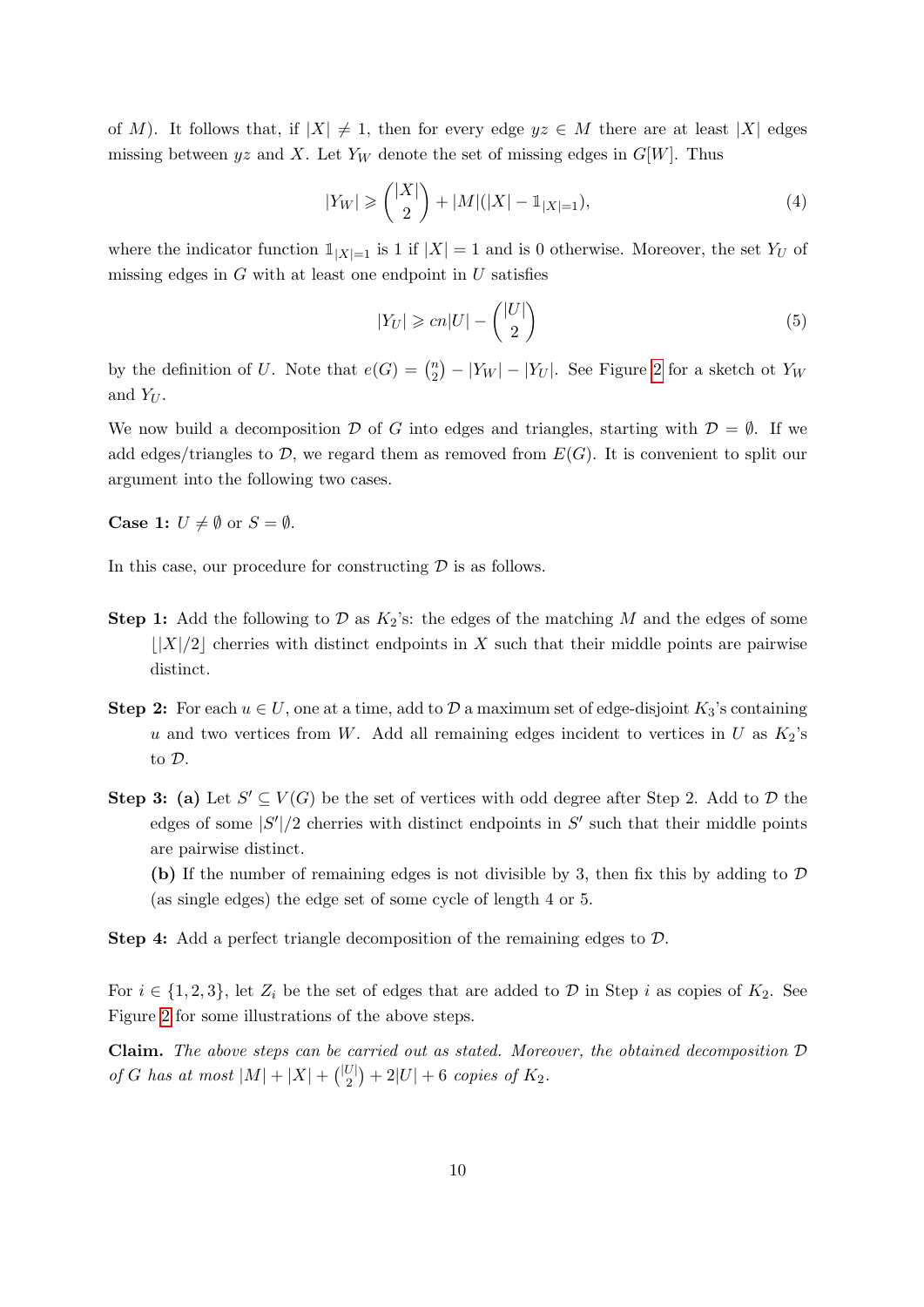<span id="page-10-0"></span>

Figure 2: (a) Missing edges in  $Y_W$  are colored blue and edges in  $Y_U$  are red. (b) Edges in  $Z_1$ are colored blue, edges in  $Z_2$  are red and in  $Z_3$  green. The same vertices are on the right, where dashed are some of the missing edges.

Proof of Claim. In order to do Step 1 as stated, we can iteratively pick any two new vertices  $x, y \in X$  and then an arbitrary vertex z which is suitable as the middle point for a cherry on xy. Note that the number of choices for z is at least  $n-2-2cn$ , the number of common neighbours of  $x, y \in X \subseteq W$ , minus  $|X| - 1$ , the number of vertices previously used as middle points. This is positive by [\(3\)](#page-8-0) and  $c \ll 1$ , so we can always proceed. Note for future reference that every vertex is incident to at most 3 edges removed in Step 1. Also, Step 1 adds  $|Z_1|$  =  $|M| + 2(|X|/2|) \leq |M| + |X|$  copies of  $K_2$  to  $\mathcal{D}$ .

Clearly, Step 2 can always be processed. Consider the moment when we apply Step 2 to some  $u \in U$ . In the current graph, the induced subgraph  $G[T(u) \cap W]$  has minimum degree at least  $|\Gamma(u) \cap W| - cn - 3$ , which is at least  $|\Gamma(u) \cap W|/2$  since  $|\Gamma(u)| \ge n/8 - 3$ . So by Dirac's theorem, this subgraph has a matching covering all but at most one vertex, that is, all edges between u and W except at most one are decomposed as triangles in Step 2. Let  $U'$  be the set of those  $u \in U$  for which an exceptional edge occurs. Thus we have  $|U'| \leq |U|$  copies of  $K_2$ connecting U to W that are added to D in Step 2. There are trivially at most  $\binom{|U|}{2}$  $\binom{U}{2}$  edges with both endpoints in U. So Step 2 adds  $|Z_2| \leq 1$  $\binom{U}{2}$  + |U| copies of  $K_2$  to D. Note that all edges incident to U are decomposed after Step 2.

Since all vertices of  $W$  but at most one had even degrees before Step 2, we have that  $S'$  has at most  $|U'| + 1 \leq |U| + 1$  vertices. Similarly as in Step 1, a simple greedy algorithm finds all cherries as stated Step  $3(a)$ . (Note that  $S'$ , as the set of all odd-degree vertices, has even size.)

The minimum degree of  $G[W]$  after Step 3(a) is at least 0.99n, since each  $w \in W$  has at most  $2|U| + 6$  incident edges removed (at most  $2|U|$  from Step 2 and at most 3 in each of Steps 1 and  $3(a)$ ). Thus, we can find the required 4- or 5-cycle in Step  $3(b)$ .

Clearly, we add  $|Z_3| \leq |S'| + 5 \leq |U| + 6$  copies of  $K_2$  to  $D$  in Step 3.

Note that, at the end of Step 3, the graph  $G[W]$  has minimum degree at least, say, 0.98n while all its degrees are even. By Theorem [4,](#page-2-0) all remaining edges can be decomposed using only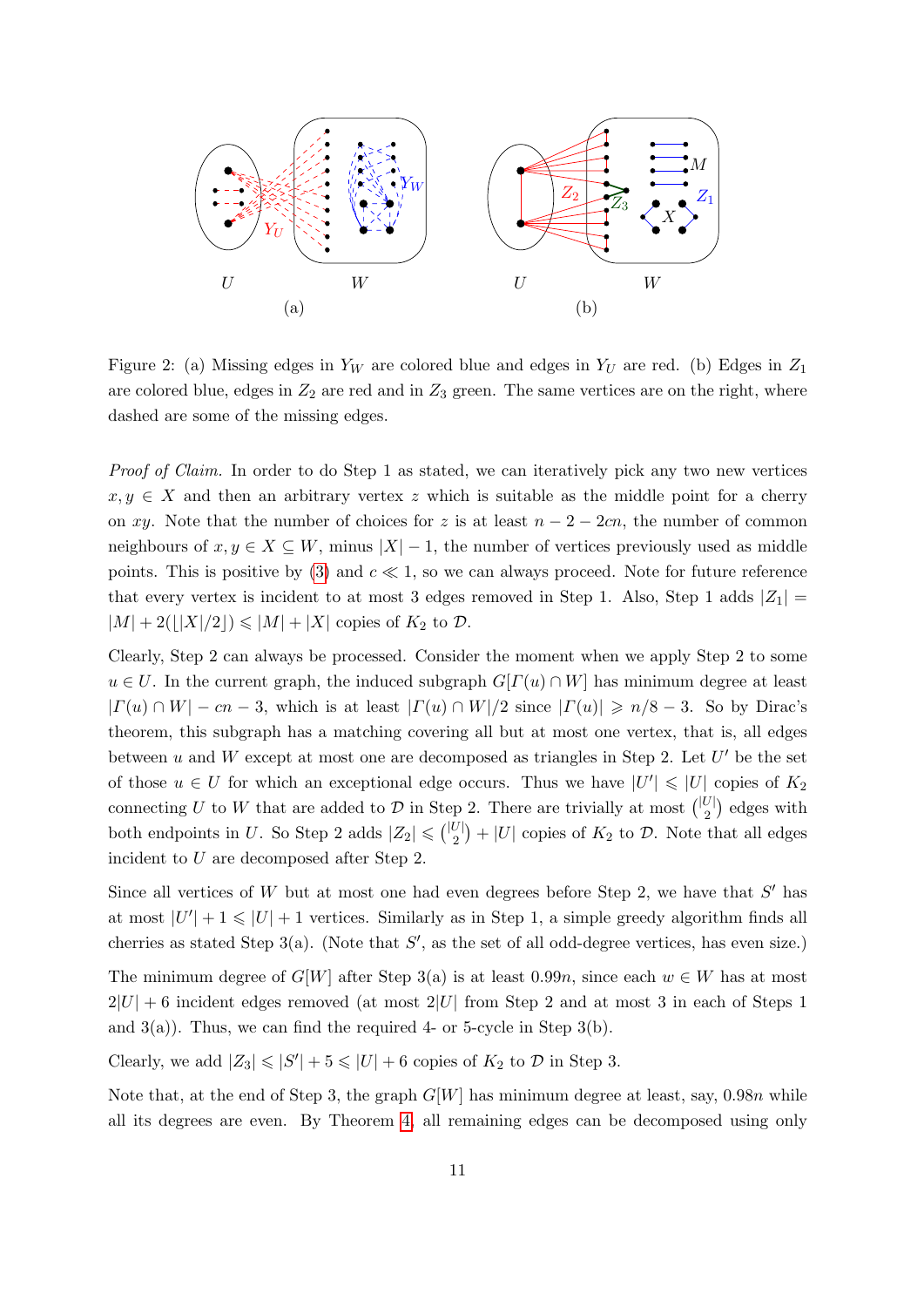triangles, so Step 4 indeed removes all remaining edges.

Step 4 adds no additional  $K_2$ 's, so the total number of  $K_2$ 's in  $\mathcal D$  is

$$
|Z_1| + |Z_2| + |Z_3| \le |M| + |X| + \binom{|U|}{2} + 2|U| + 6,
$$

finishing the proof of the claim.

Now we compute the cost of  $D$ . Using the notation from above, we have

$$
w \leqslant \pi_3(G) - \binom{n}{2} \leqslant -|Y_U| - |Y_W| + |Z_1| + |Z_2| + |Z_3|
$$
  

$$
\leqslant -|Y_U| - |Y_W| + |M| + |X| + \binom{|U|}{2} + 2|U| + 6.
$$
 (6)

Substituting the bounds from  $(4)$  and  $(5)$  and rearranging the terms, we get

<span id="page-11-0"></span>
$$
w \leqslant \left(2\binom{|U|}{2} + 2|U| - cn|U| + 6\right) + (3 - |X|)\left(\frac{|X|}{2} + |M|\right) + \left(\mathbb{1}_{|X|=1} - 2\right)|M|.\tag{7}
$$

First, suppose that  $|U| > 0$ . Then, the estimate  $|U| \leq 2\delta n/c$  yields that

$$
2\binom{|U|}{2} + 2|U| - cn|U| + 6 \le -cn|U|/2 \le -cn/2.
$$

Since  $w \ge 2$ , we must have that  $|X| \le 1$ . Observe that n is odd as otherwise  $w \ge n/2$  and, by  $|M| \le n/2$ , the cases  $|X| \in \{0,1\}$  also contradict [\(7\)](#page-11-0). So every vertex of degree  $n-1$ has even degree, meaning that every vertex of S is in some pair from  $Y_W$  or  $Y_U$ . Hence,  $2|M| \leq 2|Y_W| + |Y_U|$ . Substituting this into the right-hand size of [\(6\)](#page-11-1) and using our bound on  $|Y_U|$  from [\(5\)](#page-9-1), we obtain

$$
w \leqslant -\frac{|Y_U|}{2} + \binom{|U|}{2} + 2|U| + 6 \leqslant \frac{3}{2} \binom{|U|}{2} + 2|U| - \frac{cn|U|}{2} + 6,
$$

which again is negative for  $|U| > 0$  and large n, contradicting  $w \ge 2$ .

Thus U is empty and, by the assumption of Case 1, S is also empty (and so are X and  $M$ ). This givess that the initial graph G has minimum degree at least  $(1 - c)n$ ,  $|Z_1| = |Z_2| = 0$ ,  $S' = \emptyset$ , and no  $K_2$ 's are added to  $D$  in Step 3(a).

If n is even, then every vertex of G has at least one missing edge,  $e(G) \leq \binom{n}{2}$  $\binom{n}{2} - \frac{n}{2}$  $\frac{n}{2}$  and

$$
\pi_3(G) \leq {n \choose 2} - \frac{n}{2} + |Z_3| \leq {n \choose 2} - \frac{n}{2} + 5,
$$

which is strictly less than  $\pi_3(K_n)$ , a contradiction.

Let *n* be odd and let  $r := \binom{n}{2}$  $\binom{n}{2} - e(G)$  be the number of missing edges in G. Suppose that  $r > 0$ , as otherwise  $G = K_n$  and we are done. The upper bound on  $\pi_3(G)$  given by  $\mathcal D$  is  $\rho_r + \binom{n_2}{2}$  $\binom{n}{2} - r,$ where we define  $\rho_r$  as the unique element of  $\{0, 4, 5\}$  with  $\binom{n}{2}$  $\binom{n}{2} - \rho_r - r \equiv 0 \pmod{3}$ . Therefore,

<span id="page-11-1"></span> $\Box$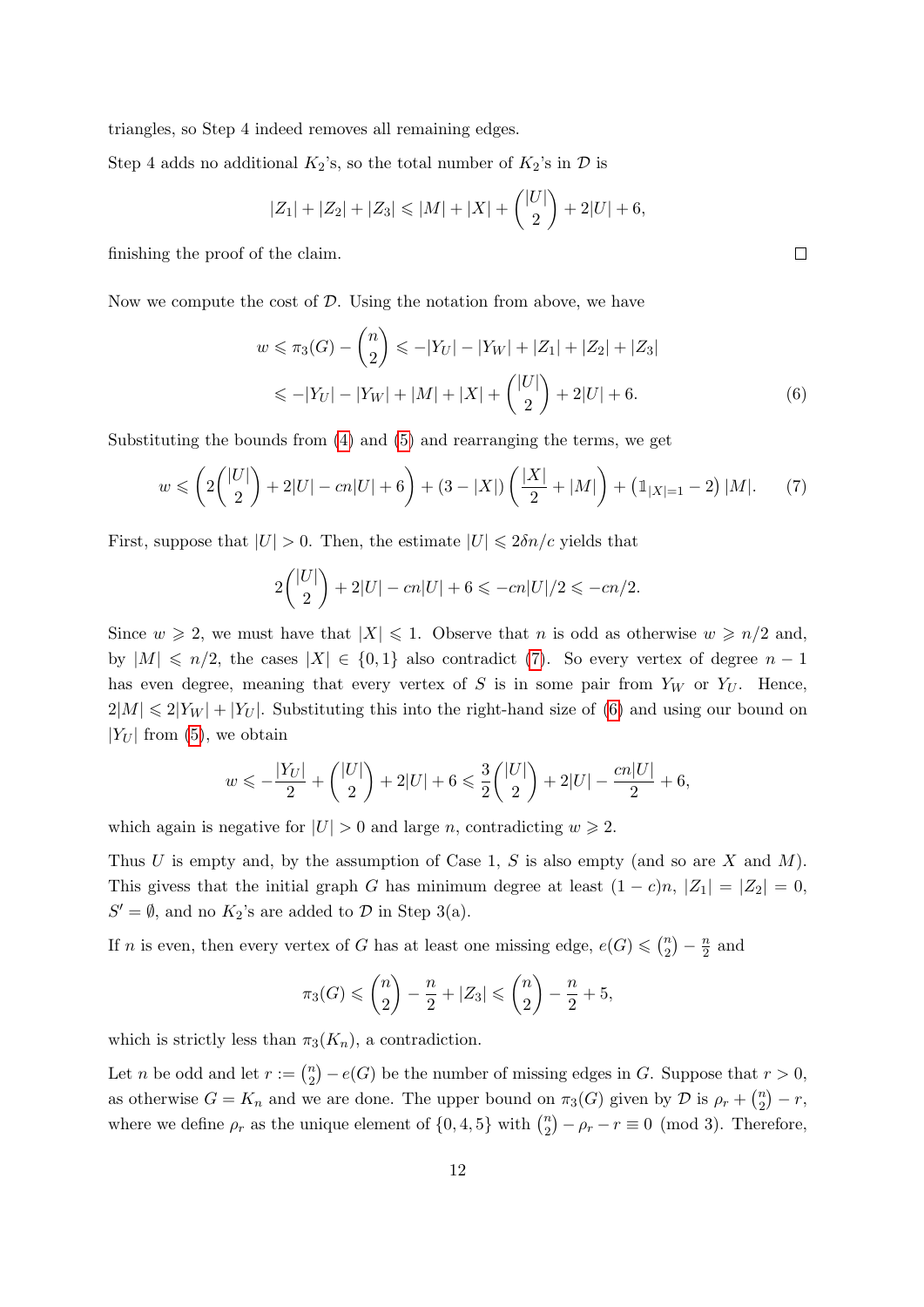$r \leqslant 3$  as otherwise  $\pi_3(G) \leqslant \binom{n}{2}$  $\binom{n}{2}+1$  contradicting  $w \geq 2$ . On the other hand, all the degrees of  $\overline{G}$  are even so  $r = 3$  and the only non-empty component of  $\overline{G}$  is a triangle. However, this contradicts  $w \geqslant 2$  because

$$
\pi_3(G) = \begin{cases} \binom{n}{2} - 1, & n \equiv 1, 3 \pmod{6}, \\ \binom{n}{2} + 1, & n \equiv 5 \pmod{6}. \end{cases}
$$

**Case 2:**  $U = \emptyset$  and  $S \neq \emptyset$ .

Some things simplify in this case (as we do not need to deal with  $U$ ). On the other hand, we have to be a bit more careful with calculations, as the new extremal graph  $(K_n$  minus a matching) falls into this case. In particular, removing a 4- or 5-cycle may be too wasteful here. So we construct a decomposition  $\mathcal D$  of G as follows. Recall that M is a maximum matching in  $G[S]$  and X is the set of vertices of S not matched by M.

**Step 1:** Make the graph triangle-disivible by removing the following as  $K_2$ 's. If  $X = \emptyset$ , then remove all but one edge  $xy \in M$  and a path of length  $\rho + 1 \in \{1, 2, 3\}$  whose endpoints are x and y (thus, for  $\rho = 0$ , we remove just the matching M). If X is non-empty, then remove M and the edge sets of some  $|X|/2 - 1$  paths of length 2 and one path of length  $\rho + 2 \in \{2, 3, 4\}$  so that their degree-1 vertices partition X and their degree-2 vertices are pairwise distinct.

Step 2: Decompose the rest perfectly into triangles.

Note that S, the set of all odd-degree vertices of G, has even size (and also  $|X| = |S| - 2|M|$  is even). Since the minimal degree of G is at least  $(1 - c)n$ , a simple greedy algorithm achieves Step 1 (and Theorem [4](#page-2-0) takes care of Step 2).

The decomposition D has exactly  $|M| + |X| + \rho$  copies of  $K_2$ . Also,  $e(G) = \binom{n}{2}$  $\binom{n}{2} - |Y_W|$ . Thus

<span id="page-12-0"></span>
$$
w \leq \pi_3(G) - \binom{n}{2} \leq -|Y_W| + |M| + |X| + \rho. \tag{8}
$$

Using [\(4\)](#page-9-0) and that  $|X| \neq 1$  (since  $|X|$  is even), we obtain that

<span id="page-12-1"></span>
$$
w \le (3 - |X|) \left( \frac{|X|}{2} + |M| \right) - 2|M| + \rho. \tag{9}
$$

Moreover,  $|X| \leq 2$  as otherwise  $2 \leq w \leq \rho - 2 - 3|M|$  contradicting  $\rho \leq 2$ . Thus X has either 0 or 2 elements.

Suppose that  $X = \emptyset$ . First, let n be even. Then every vertex not in S is incident to at least one non-edge of G,  $|Y_W| \ge (n-2|M|)/2$ , and by [\(8\)](#page-12-0),

$$
n/2 \leqslant w \leqslant 2|M| + \rho - n/2.
$$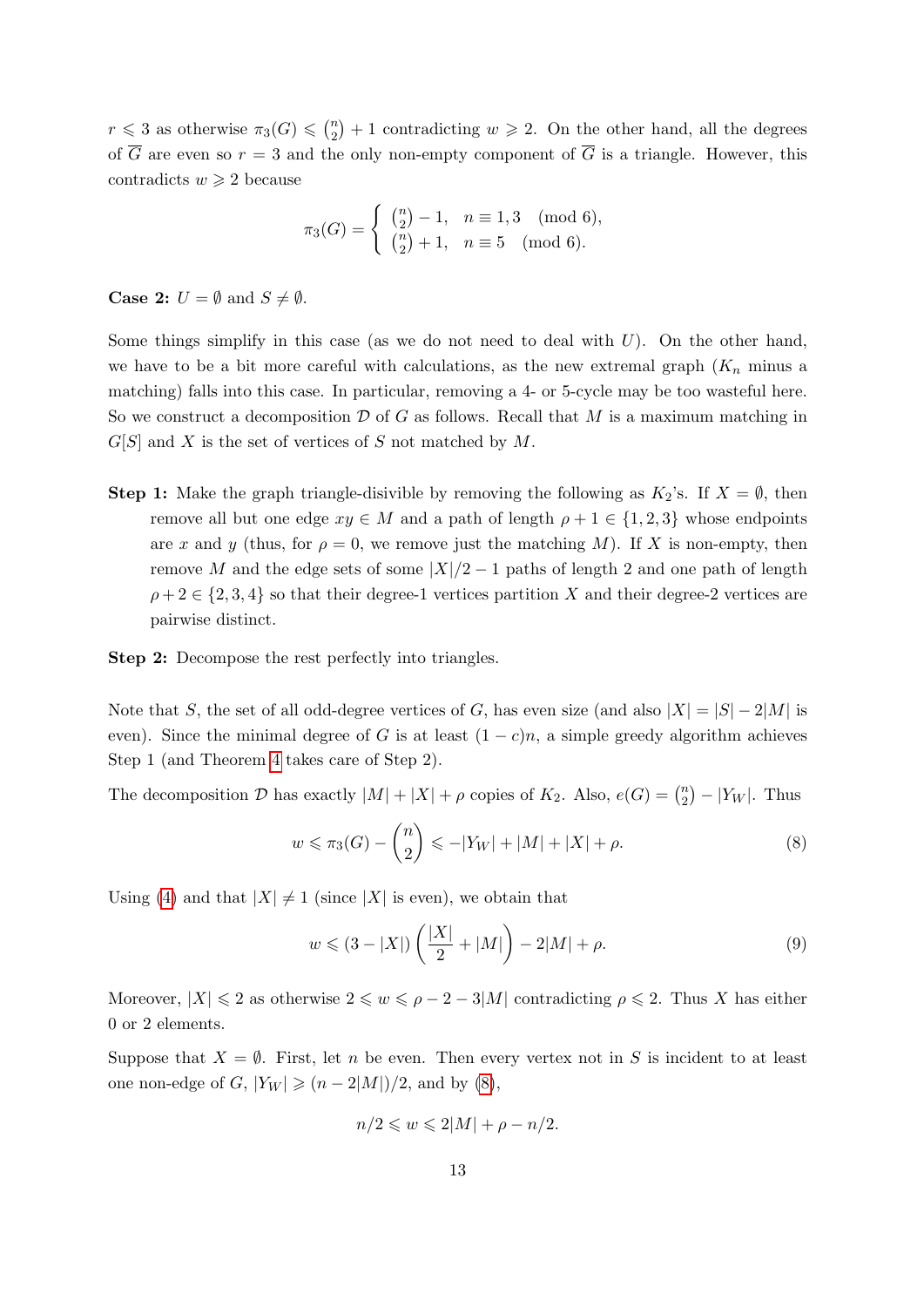If  $2|M| \leq n-2$ , then all inequalities here become equalities and thus  $|M| = \frac{n-2}{2}$  $\frac{-2}{2}$ ,  $|Y_W| = 1$ ,  $\rho = 2, w = \frac{n}{2}$  $\frac{n}{2}$ , and  $n \equiv 0, 2 \pmod{6}$ . However, then the graph after Step 1 has exactly  $\binom{n}{2}$  $\binom{n}{2} - 1 - \frac{n-2}{2} - 2$  edges, which is not divisible by 3, a contradiction. Thus  $2|M| = n$ , the copies of  $K_2$  in the decomposition contains a perfect matching of G, and  $\pi_3(G) \leq \pi_3(K_n)$  with equality only if  $G = K_n$ , giving the desired. So suppose that n is odd. Since every vertex of S has to be incident to a missing edge of G, we have  $|Y_W| \geq |S|/2 = |M|$  and the bound in [\(8\)](#page-12-0) becomes  $w \leq \rho$ . It follows that we have equality throughout,  $|Y_W| = |M|$ ,  $w = \rho = 2$ ,  $n \equiv 1, 3 \pmod{6}$ , and  $\binom{n}{2}$  $\binom{n}{2} - |M| - \rho \equiv 0 \pmod{3}$ ; the last gives that  $|M| \equiv 2 \pmod{3}$ . Thus G is as required.

Finally, it remains to consider the case when  $|X| = 2$ . This time, [\(9\)](#page-12-1) yields that

$$
2 \leqslant w \leqslant \rho - |M| + 1 \leqslant 3.
$$

Therefore,  $|M| \leq 1$ , and  $n \equiv 1, 3 \pmod{6}$  as otherwise  $w \geq 4$ . If  $|M| = 1$ , then we have equality everywhere, giving that  $w = \rho = 2$ ,  $|S| = 4$  and  $|Y_W| = 3$ . However, then the graph after Step 1 has  $\binom{n}{2}$  $\binom{n}{2} - |Y_W| - |M| - |X| - \rho = \binom{n}{2}$  $\binom{n}{2}$  – 8 edges, which is not divisible by 3, a contradiction. Thus M is empty,  $\rho \in \{1,2\}$  and  $S = X$ . By [\(8\)](#page-12-0),  $|Y_W| \leq 2$  and hence  $|Y_W| = 1$ . In other words,  $G = K_n^-$ . However, then the graph after Step 1 has  $\binom{n}{2}$  $\binom{n}{2} - 1 - (2 + \rho)$  edges, which is not divisible by 3. (Alternatively, Theorem [4](#page-2-0) gives that  $\pi_3(K_n^-) - \binom{n}{2}$  $\binom{n}{2}$  < 2 = w.) This contradiction finishes Case 2 and the proof of the lemma.  $\Box$ 

<span id="page-13-0"></span>**Lemma 13.** There exist constants  $\delta > 0$  and  $n_1 \in \mathbb{N}$  such that the following holds. Let G be a graph on  $n \geq n_1$  vertices maximizing  $\pi_3(G)$  among all graphs that are  $\delta n^2$ -close to  $K_n$ . Then  $G \in \mathcal{E}'_n$ .

*Proof.* Let  $n_0$  and  $\delta$  be the constants from Lemma [12.](#page-8-1) We claim that, for example,  $n_1 := 2n_0$ is enough for the conclusion of Lemma [13](#page-13-0) to hold. Indeed, take any extremal graph G of order  $n \geq n_1$ . If G satisfies the assumption on minimum degree of Lemma [12,](#page-8-1) then we are done. Hence assume that the minimum degree of G is less than  $n/8$ . Let  $G_n := G$ , and iteratively define a sequence of graphs  $G_{n-1}, G_{n-2}, \ldots$  as follows. Given a graph  $G_i$  of order i, if it has a vertex x of degree less than  $i/8$ , let  $G_{i-1} := G_i - x$  be obtained from  $G_i$  by removing the vertex x; otherwise stop. Note that the process does not reach  $i < n/2$  for otherwise G has roughly at least  $(n/2) \times (n/4)$  non-edges, which is a contradiction to G being  $\delta n^2$ -close to  $K_n$ .

Let  $G_s$  with  $|G_s| = s \geq n/2 \geq n_0$  be the graph for which the above process terminates. By Lemma [12,](#page-8-1) we have that  $\pi_3(G_s) \leq \frac{s^2}{2} + 1$ . By decomposing all edges in  $E(G) \setminus E(G_s)$  as  $K_2$ 's, we obtain that

$$
\pi_3(G_n) \leq \pi_3(G_s) + 2(n - s) \cdot \frac{n}{8} \leq \frac{s^2}{2} + 1 + (n - s) \cdot \frac{n}{4}.
$$

This is a convex function in s so it is maximized on the boundary of  $\frac{n}{2} \leqslant s \leqslant n-1$ . If  $s = n/2$ , we get  $\pi_3(G_n) \leq n^2/4 + 2 < {n \choose 2}$  $\binom{n}{2} \leq \pi_3(K_n)$ . If  $s = n - 1$ , we get

$$
\pi_3(G_n) \leq \pi_3(G_s) + 2(n-s) \cdot \frac{n}{8} \leq \frac{(n-1)^2}{2} + 1 + \frac{n}{4} \leq \binom{n}{2} - \frac{n}{4} + 2 < \pi_3(K_n).
$$

In both cases, we get a contradiction to  $G_n$  being extremal.

 $\Box$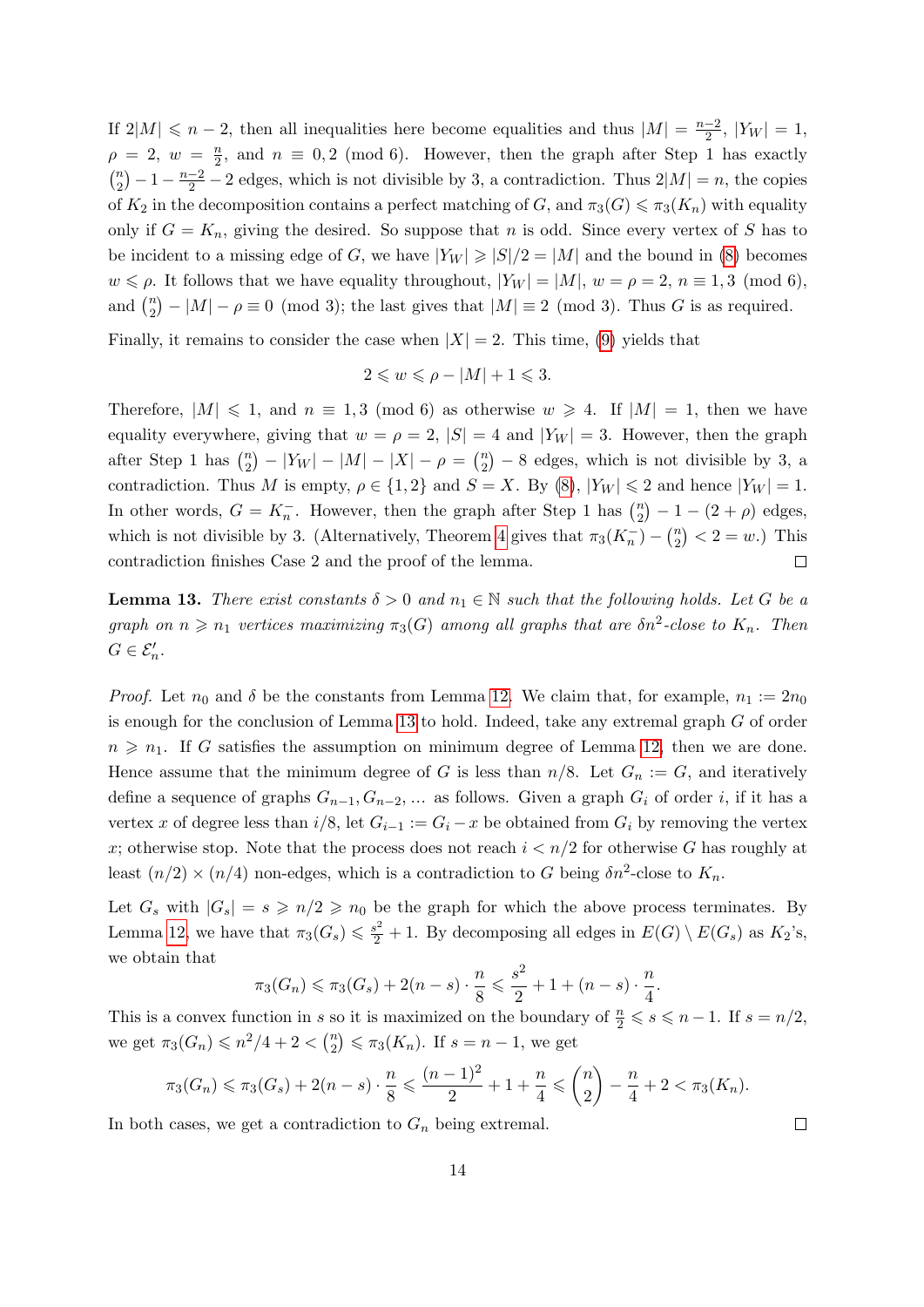*Proof of Theorem [5.](#page-3-0)* Choose sufficiently small constants in this order  $1 \gg \delta \gg 1/n_0 > 0$ . In particular,  $n_0$  is sufficiently large to satisfy Corollary [10](#page-7-0) for this  $\delta$  as well as Lemmas [11](#page-7-1) and [13.](#page-13-0) Let G be an arbitrary graph of order  $n \geq n_0$  with  $\pi_3(G) \geq \ell(n)$ . By Corollary [10,](#page-7-0) G is  $\delta n^2$ -close to either  $T_2(n)$  or  $K_n$ .

If G is close to  $T_2(n)$  then it must be  $T_2(n)$  by Lemma [11.](#page-7-1) If G is close to  $K_n$  then it must be in  $\mathcal{E}'_n$  by Lemma [13.](#page-13-0) By comparing the costs of optimal decompositions, we conclude that  $G\in\mathcal{E}_n.$  $\Box$ 

#### <span id="page-14-0"></span>4 Extension to an arbitrary cost  $\alpha$

The goal of this section is to prove Theorem [7.](#page-3-1) Everywhere in this section, let  $n$  be sufficiently large.

First, note that the case  $\alpha \geqslant 6$  is trivial. Indeed, the cost of a triangle is not better than a cost of three edges. Thus for every graph  $G$  an optimal decomposition is to decompose all edges of G as  $K_2$ 's. The unique graph maximizing the number of edges is  $K_n$ , so it is also the unique maximizer of  $\pi_3^{\alpha}$  for every  $\alpha \geq 6$ .

Next, let us make some easy general observations which apply when  $\alpha < 6$ . First,

$$
\pi_3^{\alpha}(G) = \alpha \nu(G) + 2(e(G) - 3\nu(G)) = 2e(G) - (6 - \alpha)\nu(G),
$$

where  $\nu(G)$  denotes the maximum number of edge-disjoint triangles contained in G. Also, if  $\alpha_1 \leqslant \alpha_2 < 6$ ,  $\nu(G_1) \geqslant \nu(G_2)$  and  $\pi_3^{\alpha_1}(G_1) > \pi_3^{\alpha_1}(G_2)$  for some graphs  $G_1$  and  $G_2$ , then

<span id="page-14-1"></span>
$$
\pi_3^{\alpha_2}(G_1) - \pi_3^{\alpha_2}(G_2) = \pi_3^{\alpha_1}(G_1) - \pi_3^{\alpha_1}(G_2) + (\alpha_2 - \alpha_1)(\nu(G_1) - \nu(G_2)) > 0.
$$
 (10)

In particular, if  $K_n$  is the maximizer of  $\pi_3^{\alpha_1}$ , it is also a maximizer for  $\pi_3^{\alpha_2}$ .

#### 4.1 The case  $\alpha < 3$

Next, we discuss the case  $\alpha < 3$ . Let n be large and let G be a  $\pi_3^{\alpha}(n)$ -extremal graphs. Since

$$
\pi_3^3(G) \ge \pi_3^{\alpha}(G) \ge \pi_3^{\alpha}(T_2(n)) = \pi_3^3(T_2(n)) = (1/2 + o(1))n^2,
$$

Corollary [10](#page-7-0) gives that G is  $o(n^2)$ -close to  $K_n$  or  $T_2(n)$ . Since  $\alpha < 3$ , we have that  $\pi_3^{\alpha}(T_2(n)) \geq$  $(1+\Omega(1))\pi_3^{\alpha}(K_n)$  and thus G is close to  $T_2(n)$ . Now, Lemma [11](#page-7-1) implies that  $\pi_3^{\alpha}(G) \leq \pi_3^3(G)$  $\pi_3^3(T_2(n)) = \pi_3^{\alpha}(T_2(n))$ , with equality if and only if  $G = T_2(n)$ , giving the desired.

#### 4.2 The case  $3 < \alpha < 4$

This subsection proves Theorem [7](#page-3-1) in case  $3 < \alpha < 4$ .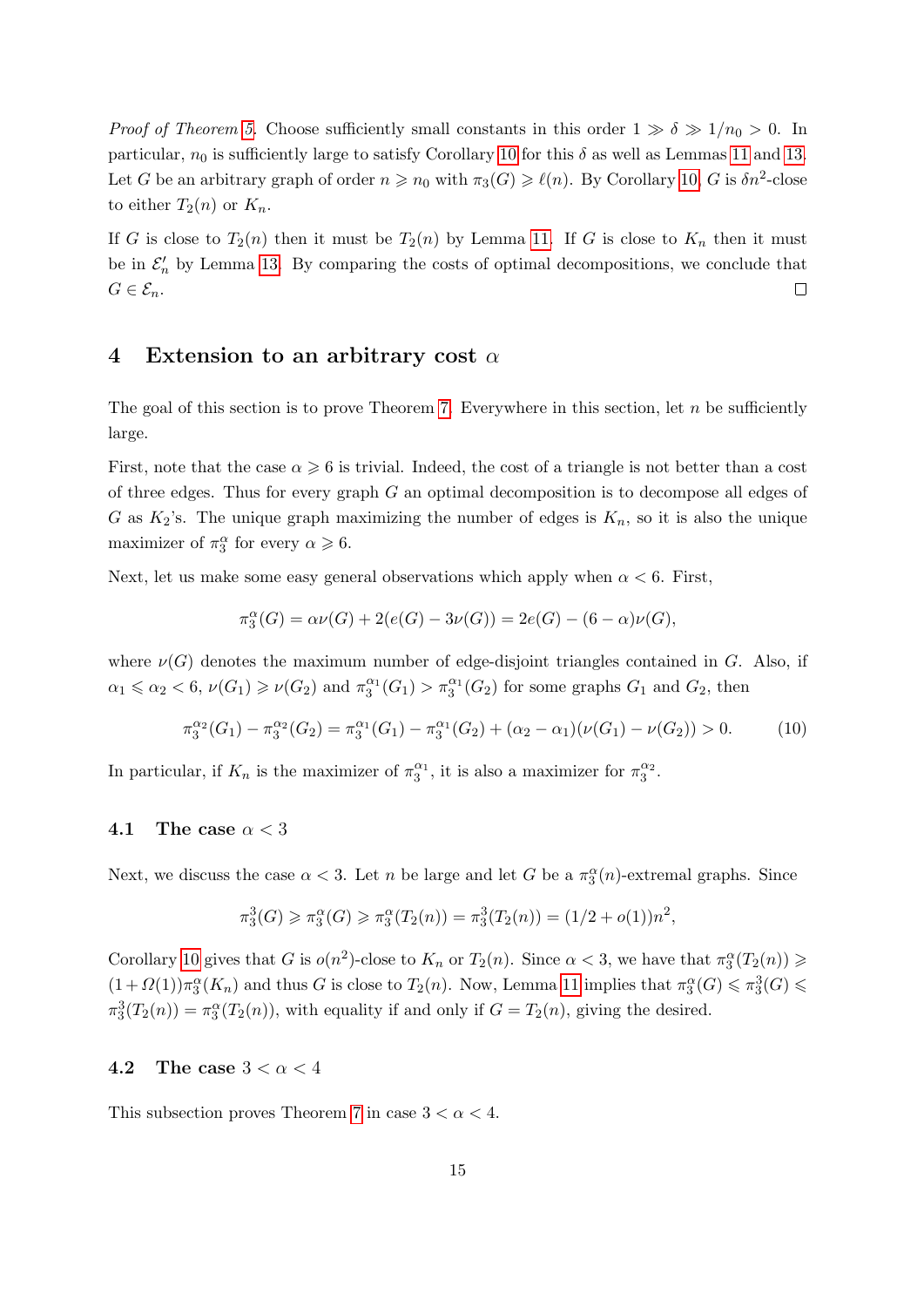First, let us show that every  $\pi_3^{\alpha}$ -maximiser G is in  $K_n$  or  $K_n^=$ . Suppose for a contradiction that G violates this. In particular, we have  $\pi_3^{\alpha}(G) \geq \pi_3^{\alpha}(K_n)$ . By [\(10\)](#page-14-1), we have that  $\pi_3^3(G) \geq \pi_3^3(K_n)$ . For  $n \to \infty$ , it holds by Table [1](#page-2-1) that  $\pi_3^{\alpha}(K_n) \geq (1 + \Omega(1)) \pi_3^{\alpha}(T_2(n))$ . Hence G needs to be close to  $K_n$  and Lemma [13](#page-13-0) applies to G. In particular, this means that  $n \equiv 1, 3 \pmod{6}$ . Lemma [13](#page-13-0) gives that all  $\pi_3^3$ -extremal graphs are obtained from  $K_n$  by removing a matching of size congruent to 2 modulo 3. It follows from [\(10\)](#page-14-1) that, among these graphs,  $\pi_3^{\alpha}$  is strictly maximized by  $K_n^=$  since this graph has the largest  $\nu$ .

Theorem [4](#page-2-0) gives that  $3\nu(K_n^-) = \binom{n}{2}$  $\binom{n}{2} - 6$ . Since  $\pi_3^{\alpha}(G) \geq \pi_3^{\alpha}(K_n^{\equiv})$  and  $\pi_3^3(G) < \pi_3^3(K_n^{\equiv})$ , this implies by [\(10\)](#page-14-1) that  $\nu(G) > \nu(K_n^-)$ . Since also  $\nu(G) < \nu(K_n)$  (otherwise  $\pi_3^{\alpha}(G) < \pi_3^{\alpha}(K_n)$ ), we conclude that  $3\nu(G) = \binom{n}{2}$  $\binom{n}{2} - 3$ , that is, exactly three pairs of vertices of G are not included into some triangle from an optimal decomposition of  $G$ . This implies that  $G$  is a complete graph without one edge, or a path on three vertices, or a triangle. Among these three candidates (that have the same  $\nu$ ),  $K^-$  has the largest size and thus maximizes  $\pi_3^{\alpha}$ . So  $K^-$  is the only possible candidate for G. However,  $\pi_3^{\alpha}(K_n^-) > \pi_3^{\alpha}(K_n^-)$  if  $\alpha < 4$ . This contradiction finishes the proof in case  $3 < \alpha < 4$ .

Thus, every  $\pi_3^{\alpha}$ -maximiser is in  $\{K_n, K_n^{\pm}\}\$ . It remains to compare these two graphs. Calculations based on Theorem [4](#page-2-0) show that

$$
\frac{\pi_3^{\alpha}(K_n^{-}) - \pi_3^{\alpha}(K_n) + 4}{6 - \alpha} = \nu(K_n) - \nu(K_n^{-}) = \begin{cases} 0, & n \equiv 0, 2, 4, 5 \pmod{6}, \\ 2, & n \equiv 1, 3 \pmod{6}. \end{cases}
$$

Thus  $\pi_3^{\alpha}(K_n) > \pi_3^{\alpha}(K_n^{\equiv})$  if  $n \equiv 0, 2, 4, 5 \pmod{6}$  and  $\pi_3^{\alpha}(K_n^{\equiv}) > \pi_3^{\alpha}(K_n)$  otherwise, as required.

#### 4.3 The case  $4 \le \alpha < 6$

In this case we provide a direct proof, without using flag algebras or fractional decompositions. Let n be large and let G be any graph of order n such that  $\pi_3^{\alpha}(G) = \pi_3^{\alpha}(n)$ . Let D be a decomposition of G with minimum weight consisting of t triangles and  $\ell$  edges.

If  $G$  is a complete graph, then we are done. Hence we assume there exists some pair of vertices  $x, y \in G$  such that  $xy \notin E(G)$ . Let G' be obtained from G by adding the edge xy. Let D' be an optimal decomposition of G' containing t' triangles and  $\ell'$  edges. Recall that finding an optimal decomposition is equivalent to maximizing a triangle packing, that is,  $t' = \nu(G')$ . Hence  $t' \geq t$ .

If xy is used as an edge in  $\mathcal{D}'$ , then removing xy from  $\mathcal{D}'$  gives a decomposition of G with cost  $\pi_3^{\alpha}(G') - 2$ , contradicting the maximality of G. Therefore xy must appear in a triangle  $xyz \in \mathcal{D}'$ . We now construct a decomposition  $\mathcal{D}^*$  of G by removing  $xyz$  from  $\mathcal{D}'$  and adding the edges xz and yz. Since the total cost of  $\mathcal{D}^*$  is  $\alpha(t'-1) + 2(\ell'+2)$  we have

$$
\pi_3^{\alpha}(G) \leqslant \mathrm{cost}(\mathcal{D}^*) = \alpha(t'-1) + 2(\ell'+2) = \alpha t' + 2\ell' - \alpha + 4 \leqslant \alpha t' + 2\ell' = \pi_3^{\alpha}(G'),
$$

which contradicts the maximality of  $\pi_3^{\alpha}(G)$  if at least one of the inequalities is strict. Hence  $\alpha = 4$ , xy must be in a triangle in  $\mathcal{D}'$  and  $\pi_3^{\alpha}(G') = \pi_3^{\alpha}(n)$ .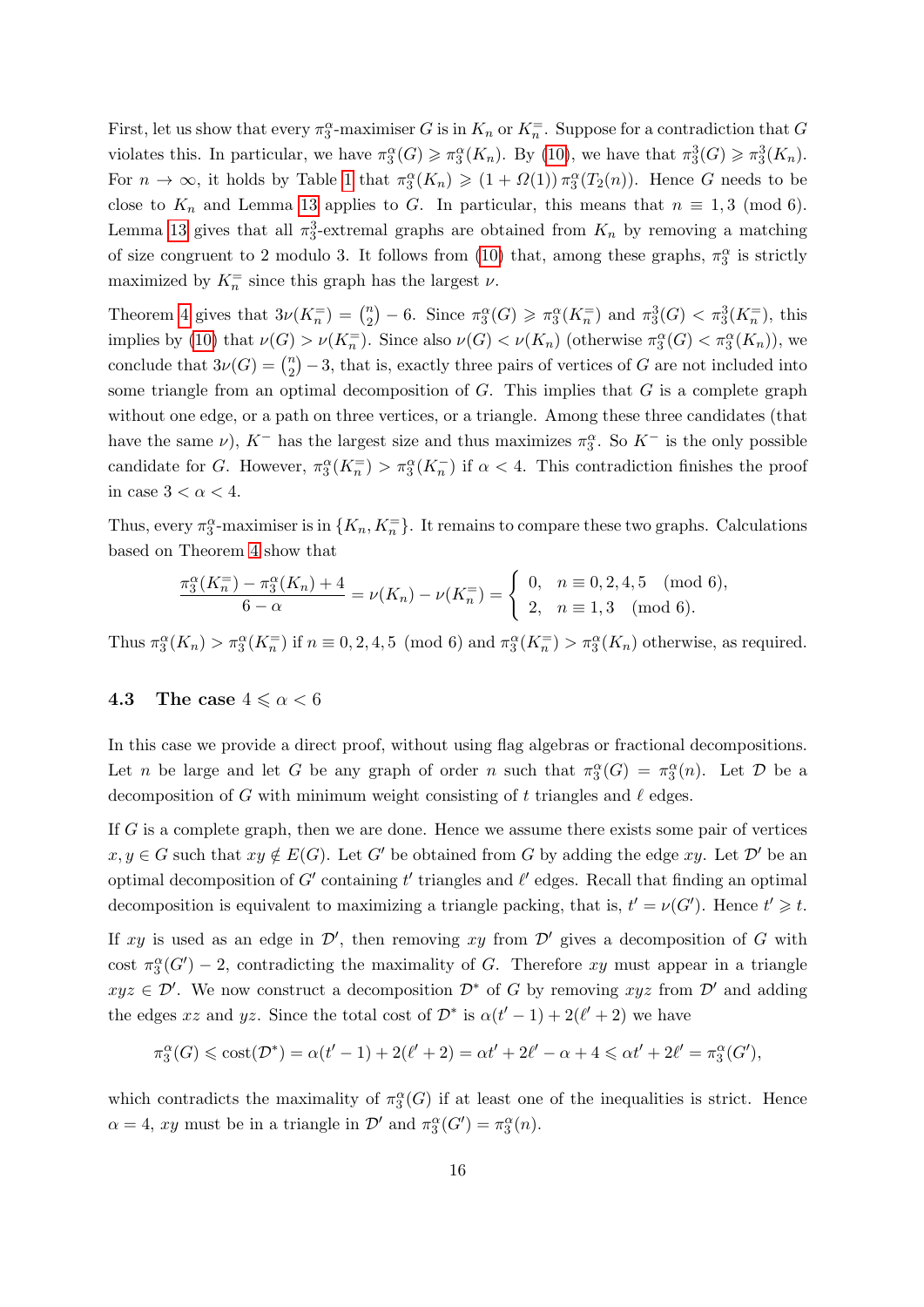This means that it is possible to keep adding edges to  $G$ , which results in a sequence of graphs  $G, G', \ldots, K_n$  where an optimal decomposition of each of these graphs has cost  $\pi_3^{\alpha}(n)$ , i.e. they all are  $\pi_3^{\alpha}$ -extremal graphs. Note that we can add missing edges to G in any order, always obtaining a sequence of extremal graphs.

This allows us to reverse the process and examine a sequence of edge removals from  $K_n$ .

Suppose that G is obtained from  $K_n$  by removing the edge  $xy$ , i.e. G' is  $K_n$ . Notice that if  $\ell' > 0$ , i.e. the optimal decomposition of  $K_n$  contains an edge, then there exist an option for  $\mathcal{D}'$  that contains the edge xy, which was already ruled out. This means that  $K_n$  is triangle-divisible, which is the case if and only if  $n \equiv 1, 3 \pmod{6}$ .

Now assume that G is missing more than one edge. Hence  $K_n^-$  must be also extremal. By above,  $n \equiv 1, 3 \pmod{6}$ ,  $K_n$  is triangle-divisible, and  $\pi_3^4(n) = 4\nu(K_n)$ , where  $\nu(K_n) = \frac{1}{3} {n \choose 2}$  $\binom{n}{2}$ .

Suppose that G is obtained from  $K_n$  by removing two edges uv and xy. First, suppose that  $u = x$ . Let  $\mathcal{D}^*$  be a decomposition of G into triangles and one edge vy. This gives

$$
\pi_3^4(G) \le \text{cost}(\mathcal{D}^*) = 4(\nu(K_n) - 1) + 2 < 4\nu(K_n) = \pi_3^4(n),
$$

contradicting the maximality of  $\pi_3^4(G)$ . Hence xy and uv form a matching. Notice that x, y, u, and v have odd degrees in G, so  $\ell \geq 2$  for else we are unable to fix the parity of the vertices x, y, u, and v. Now  $\binom{n}{2}$  $\binom{n}{2} - \ell - 2$  needs to be divisible by 3, so  $\ell \geq 4$ . There indeed exists a decomposition with  $\ell = 4$  by taking edges xu, xv, yu, and yv and rest as triangles. This gives

$$
\pi_3^4(G) = 4(\nu(K_n) - 2) + 2 \cdot 4 = \pi_3^4(n).
$$

Therefore, G is extremal.

Suppose that G is obtained from  $K_n$  by removing three edges uv, xy, and zw. Since G' must be  $K_n$  without a matching, uv, xy, and zw also form a matching. Let  $\mathcal{D}^{\star}$  be a decomposition of G into triangles and edges  $ux, yz$ , and  $vw$ . This gives

$$
\pi_3^4(G) \le \text{cost}(\mathcal{D}^*) = 4(\nu(K_n) - 2) + 6 < 4\nu(K_n) = \pi_3^4(n),
$$

contradicting the maximality of  $\pi_3^4(G)$ . This implies that G cannot be obtained from  $K_n$  by deleting three or more edges, thus finishing the proof of this case and of Theorem [7.](#page-3-1)

#### <span id="page-16-0"></span>5 Related results

A related question of Erdős (see e.g., [\[9\]](#page-18-15)) asks for the largest  $t = t(n, m)$  such that every graph with n vertices and  $t_2(n) + m$  edges has at least t edge-disjoint triangles. Of course,  $t \leq m$ . Győri [\[12\]](#page-18-13) (see [\[14\]](#page-18-16) for a correction) showed, for large n, that  $t \geq m - O(m^2/n^2)$  if  $m = o(n^2)$ and  $t = m$  if n is odd and  $m \leq 2n - 10$  or n is even and  $m \leq 3n/2 - 5$  and the last two bounds on m are sharp.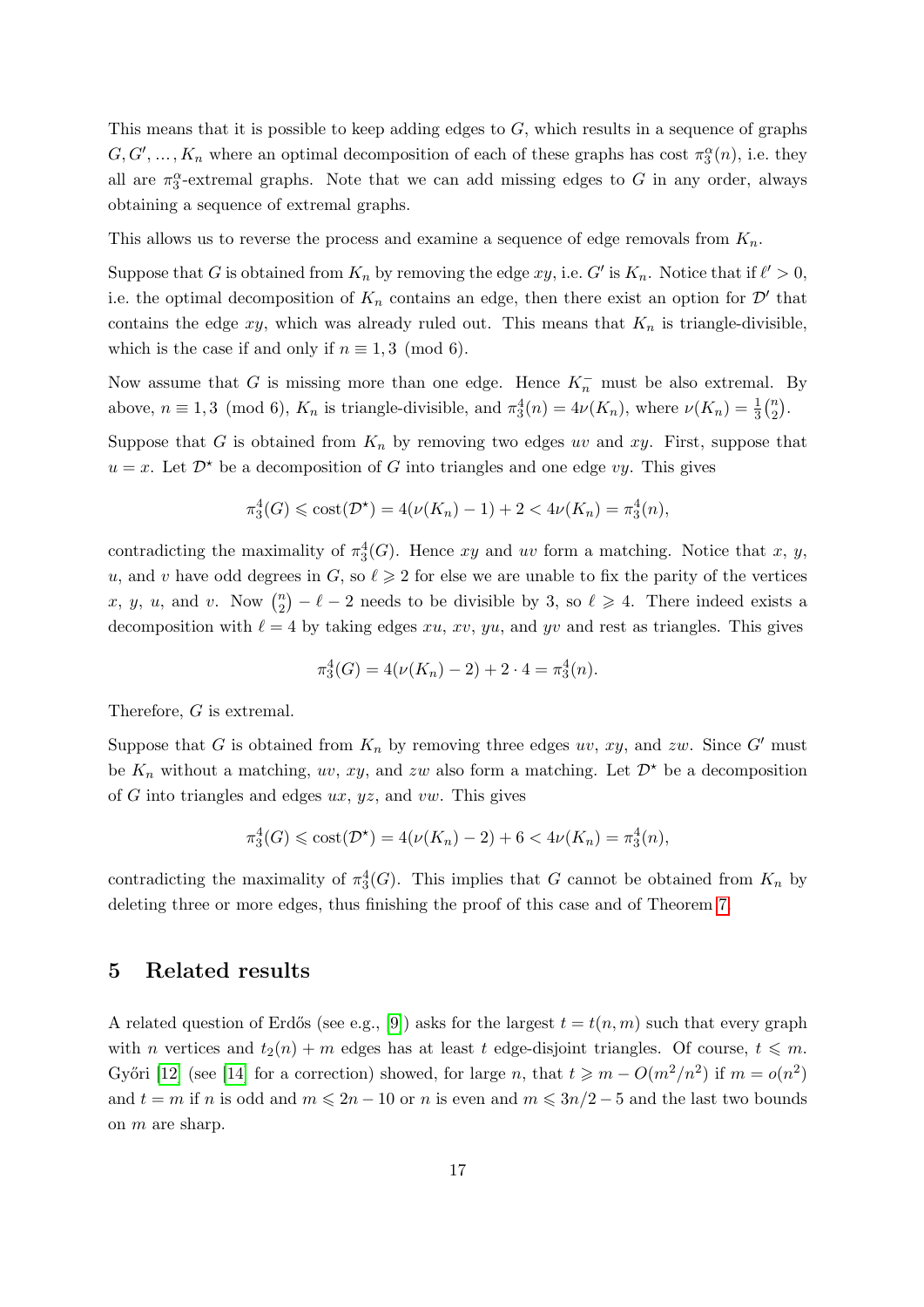More recently, Győri and Keszegh [\[15\]](#page-18-17) proved that every  $K_4$ -free graph with  $t_2(n) + m$  edges has m edge-disjoint triangles.

Theorem [5](#page-3-0) shows that the maximum of  $\pi_3(G)$  is attained for  $G = T_2(n)$  or  $G = K_n$ . However, if we restrict the set of graphs under consideration to graphs of a particular edge density, the decomposition is perhaps cheaper. Note that if the optimal decomposition of a graph G contains t triangles and  $\ell$  edges, then  $\pi_3(G) = 2e(G) - 3t$ . That is, we have that  $\pi_3(G) = 2e(G) - 3\nu(G)$ , where as before  $\nu(G)$  denotes the maximum number of edge-disjoint triangles in G. Then Theorem [5](#page-3-0) implies an inequality between the edge density of  $G$  and its *triangle packing density* which we denote by  $\nu_d(G) := 3\nu(G)/\binom{n}{2}$  $\binom{n}{2}$ :

**Corollary 14** (of Theorem [5\)](#page-3-0). Let G be a graph with  $d_n^{(n)}$  $n \choose 2$  edges. Then

$$
\nu_d(G) \geqslant 2d - 1 + o(1).
$$

We also have that  $\nu_d(G) \leq d$ , which is tight for all graphs which are the union of edge-disjoint triangles.

A question reminiscent of the seminal result of Razborov on the minimal triangle density in graphs [\[26\]](#page-19-7) (see also [\[20,](#page-19-8) [21,](#page-19-9) [23\]](#page-19-10)) would be to determine the exact lower bound on  $\nu_d(G)$  in terms of  $d$  (answering asymptotically the question of Erdős stated above).

<span id="page-17-0"></span>

Figure 3: Asymptotic bounds on possible values of  $\pi_3(G)$  and  $\nu_d(G)$ . The dashed line is simply  $y = 2x - 1$  for a better display of the shape.

Some flag algebra computations yield numerical asymptotic lower bounds on  $\nu_d(G)$  with different edge densities between 0.5 and 1. The result, depicted in Figure [3,](#page-17-0) suggests that the true asymptotic shape of the region  $\{(d, \nu_d(G)) : 0 \leq d \leq 1, G \text{ graph}\}\$  may indeed have a richer structure.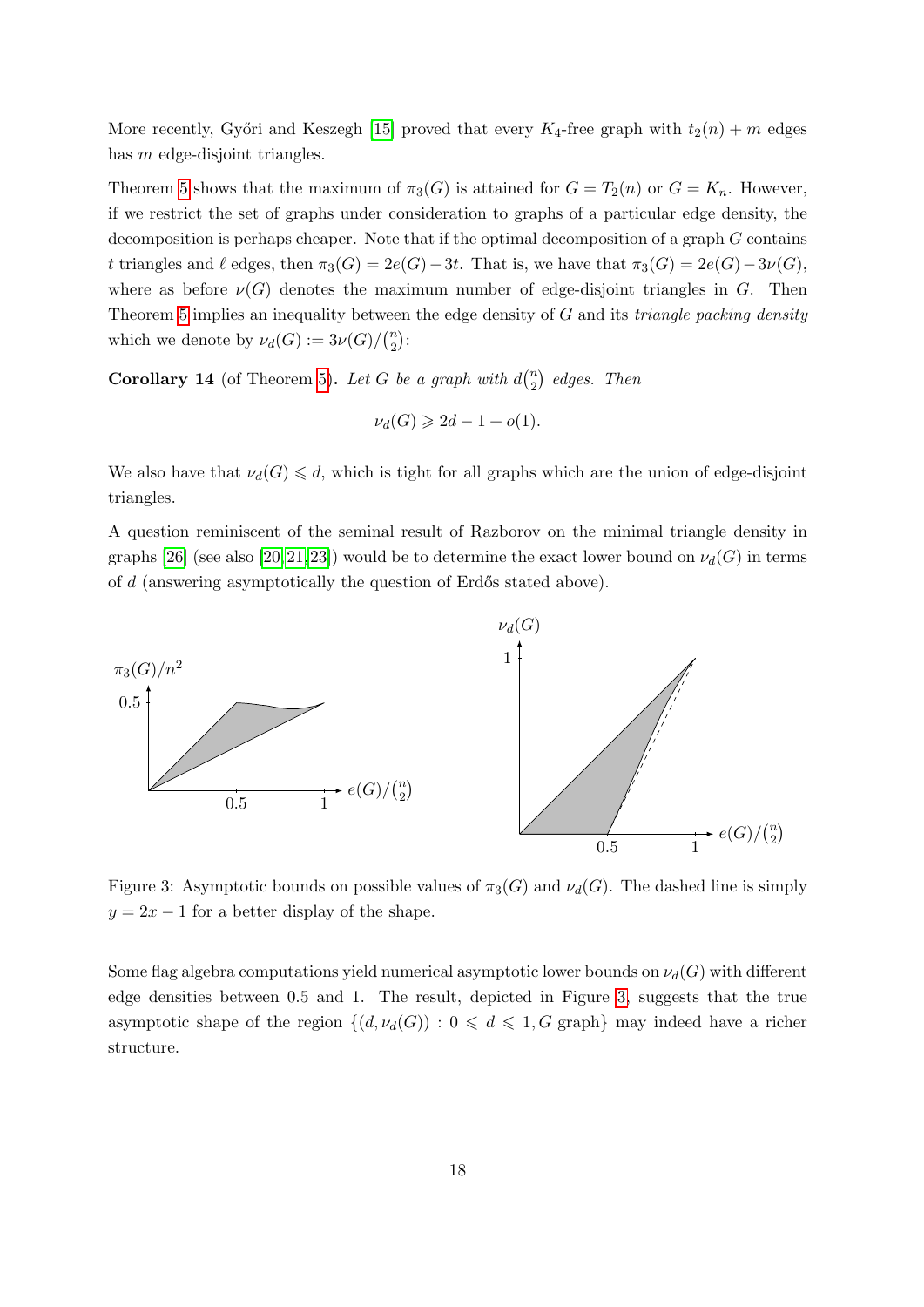### 6 Acknowledgement

Work on this project was started at Rocky Mountain Great Plains Graduate Research Workshops in Combinatorics 2018. The work is partially supported by NSF-DMS grants #1603823 and #1604458 "Collaborative Research: Rocky Mountain Great Plains Graduate Research Workshops in Combinatorics" and by NSA grant #H98230-18-1-0017, "The 2018 and 2019 Rocky Mountain – Great Plains Graduate Research Workshops in Combinatorics." We would like to thank Ryan R. Martin for fruitful discussions during the early stages of this project, and Ben Barber for suggesting the problem presented in Section [5.](#page-16-0)

## References

- <span id="page-18-11"></span>[1] N. Alon, E. Fischer, M. Krivelevich, and M. Szegedy, Efficient testing of large graphs, Combinatorica 20 (2000), 451–476.
- <span id="page-18-5"></span>[2] B. Barber, D. Kühn, A. Lo, and D. Osthus, *Edge-decompositions of graphs with high minimum degree*, Adv. Math. 288 (2016), 337–385.
- <span id="page-18-9"></span>[3] B. Bollobás, Modern graph theory, Springer-Verlag, Berlin, 1998.
- <span id="page-18-1"></span>[4] F. R. K. Chung, On the decomposition of graphs, SIAM J. Algebraic Discrete Methods 2 (1981), 1–12.
- <span id="page-18-8"></span>[5] M. Delcourt and L. Postle, Progress towards nash-williams' conjecture on triangle decompositions, 2019. E-print arxiv:1909.00514.
- <span id="page-18-6"></span>[6] F. Dross, Fractional triangle decompositions in graphs with large minimum degree, SIAM J. Discr. Math. 30 (2016), 36–42.
- <span id="page-18-7"></span>[7] P. Dukes and D. Horsley, On the minimum degree required for a triangle decomposition, 2019. E-print arxiv:1908.11076.
- <span id="page-18-12"></span>[8] P. Erdős, Some recent results on extremal problems in graph theory. Results, Theory of Graphs (Internat. Sympos., Rome, 1966), 1967, pp. 117–123 (English); pp. 124–130 (French).
- <span id="page-18-15"></span>[9] P. Erdős, Some unsolved problems in graph theory and combinatorial analysis, Combinatorial Mathematics and its Applications (Proc. Conf., Oxford, 1969), 1971, pp. 97–109.
- <span id="page-18-0"></span>[10] P. Erdős, A. W. Goodman, and L. Pósa, *The representation of a graph by set intersections*, Can. J. Math. 18 (1966), 106–112.
- <span id="page-18-2"></span>[11] E. Győri and A. V. Kostochka, On a problem of G. O. H. Katona and T. Tarján, Acta Math. Acad. Sci. Hungar. 34 (1979), 321–327 (1980).
- <span id="page-18-13"></span>[12] E. Győri, On the number of edge-disjoint triangles in graphs of given size, Combinatorics (Eger, 1987), 1988, pp. 267–276.
- <span id="page-18-14"></span>[13] E. Győri, On the number of edge disjoint cliques in graphs of given size, Combinatorica 11 (1991), 231–243.
- <span id="page-18-16"></span>[14] E. Győri, *Edge disjoint cliques in graphs*, Sets, graphs and numbers (Budapest, 1991), 1992, pp. 357–363.
- <span id="page-18-17"></span>[15] E. Győri and B. Keszegh, On the number of edge-disjoint triangles in  $K_4$ -free graphs, Combinatorica 37 (2017), 1113–1124.
- <span id="page-18-4"></span>[16] E. Győri and Zs. Tuza, *Decompositions of graphs into complete subgraphs of given order*, Studia Sci. Math. Hungar. 22 (1987), 315–320.
- <span id="page-18-10"></span>[17] P. E. Haxell and V. Rödl, *Integer and fractional packings in dense graphs*, Combinatorica 21 (2001), 13–38.
- <span id="page-18-3"></span>[18] J. Kahn, Proof of a conjecture of Katona and Tarján, Period. Math. Hungar. 12 (1981), 81–82.